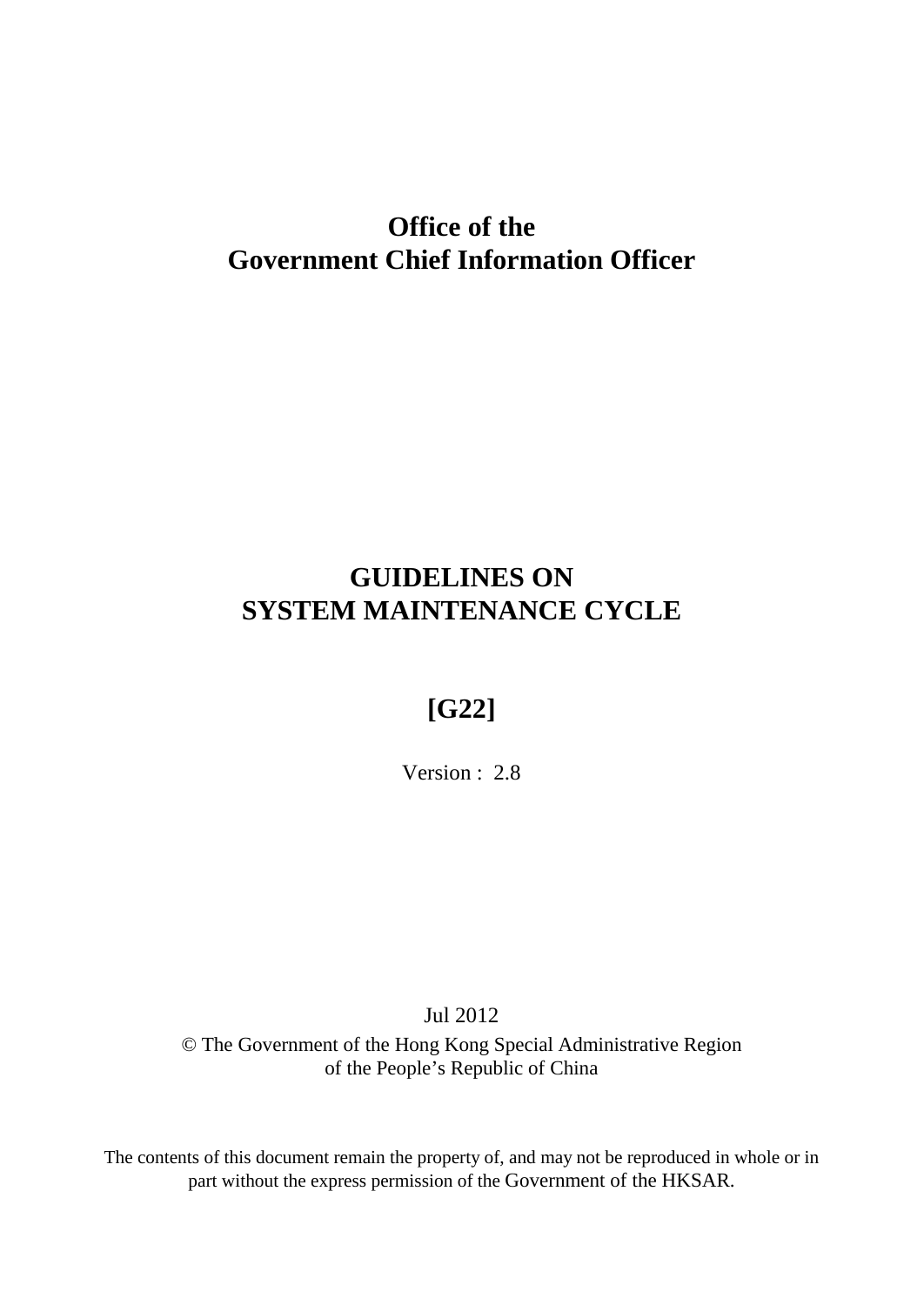| <b>Amendment History</b> |                                                                                                                                          |                                              |                    |          |  |  |
|--------------------------|------------------------------------------------------------------------------------------------------------------------------------------|----------------------------------------------|--------------------|----------|--|--|
| Change<br>Number         | <b>Revision Description</b>                                                                                                              | Pages<br>Affected                            | Revision<br>Number | Date     |  |  |
| $\mathbf{1}$             | Reviewed upon expiration. No<br>amendment required except formatting<br>changes to align with the amended<br>Document Style Manual [S14] | <b>Nil</b>                                   | 2.1                | Jun 2002 |  |  |
|                          | Major updates to version 2.1 issued in<br><b>June 2002</b>                                                                               |                                              | 2.2                | Jun 2003 |  |  |
| $\overline{2}$           | Remove the banner 'Standards &<br>Methods Document'                                                                                      | <b>Front Cover</b><br>Page                   |                    |          |  |  |
| $\overline{3}$           | Remove the Distribution and Release<br>Page                                                                                              | Amendment<br>History,<br>Table of<br>Content |                    |          |  |  |
| $\overline{4}$           | Remove the page number of<br>Amendment History and Table of<br>Content                                                                   | Amendment<br>History,<br>Table of<br>Content |                    |          |  |  |
|                          | Major updates to version 2.2 issued in<br>June 2003                                                                                      |                                              | 2.3                | Jul 2004 |  |  |
| 5                        | Review the document due to the<br>merging of ITSD into the Commerce,<br>Industry and Technology Bureau on 1<br>July 2004.                | Whole<br>document                            |                    |          |  |  |
| 6                        | Replace logo of ITSD by OGCIO.                                                                                                           | <b>Front Cover</b><br>Page                   |                    |          |  |  |
| $\overline{7}$           | Replace 'Information Technology<br>Services Department (ITSD)' by 'Office<br>of the Government Chief Information<br>Officer (OGCIO)'.    | Whole<br>document                            |                    |          |  |  |
| 8                        | Rephrase the footnote on the memo of<br>Delegated Authority for approving<br>implementation of the change request.                       | $5 - 3$                                      |                    |          |  |  |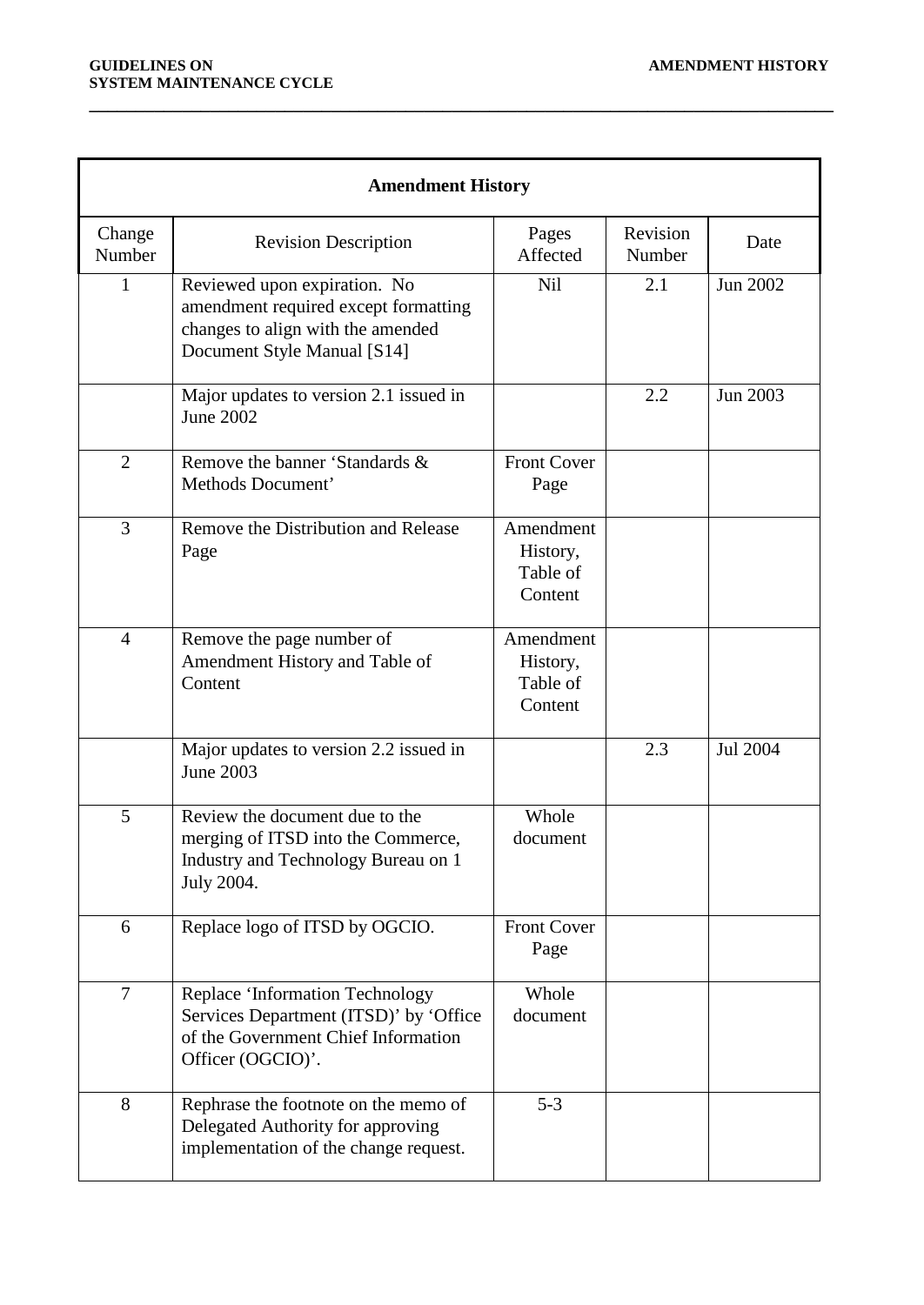#### **GUIDELINES ON AMENDMENT HISTORY SYSTEM MAINTENANCE CYCLE**

| 9  | Review for update-ness                                                                                                                                                      |                                 | 2.4 | Sep 2005 |
|----|-----------------------------------------------------------------------------------------------------------------------------------------------------------------------------|---------------------------------|-----|----------|
| 10 | Review for update-ness                                                                                                                                                      |                                 | 2.5 | Aug 2008 |
|    | Major updates to version 2.5 issued in<br>Aug 2008                                                                                                                          |                                 | 2.6 | Dec 2009 |
| 11 | Add "maintained by OGCIO"                                                                                                                                                   | $1-1$                           |     |          |
| 12 | Replace "OGCIO" at the footnote by<br>"Maintenance Team"                                                                                                                    | $5 - 1$                         |     |          |
| 13 | Replace "developers" by "staff"                                                                                                                                             | $5 - 2$                         |     |          |
| 14 | Replace the footnote on page 5-3 by<br>"Guidelines for OGCIO Staff on<br>Acquisition of Stores & Services"; and<br>add the guide as footnote on page 6-12<br>and Appendix A | $5-3,$<br>$6-12,$<br>Appendix A |     |          |
| 15 | Replace "branches" at footnote by<br>"OGCIO divisions"                                                                                                                      | $5 - 4$                         |     |          |
| 16 | Update "via telephone" by "via email or<br>telephone"                                                                                                                       | $6 - 8$                         |     |          |
| 17 | Update the para. "Approve the change<br>request" and add note for "appropriate"<br>level of authority"                                                                      | $6 - 12$                        |     |          |
| 18 | Add "Best Practice for IT/IS<br>Management webpage at ITG<br>InfoStation" as the location for the<br>sample of Maintenance Plan.                                            | $7-1$                           |     |          |
| 19 | - Remove "contact point" of the<br>requester w.r.t. the CFF in Appendix A<br>- Replace "OGCIO staff" by<br>"maintenance team member"                                        | $7 - 2$                         |     |          |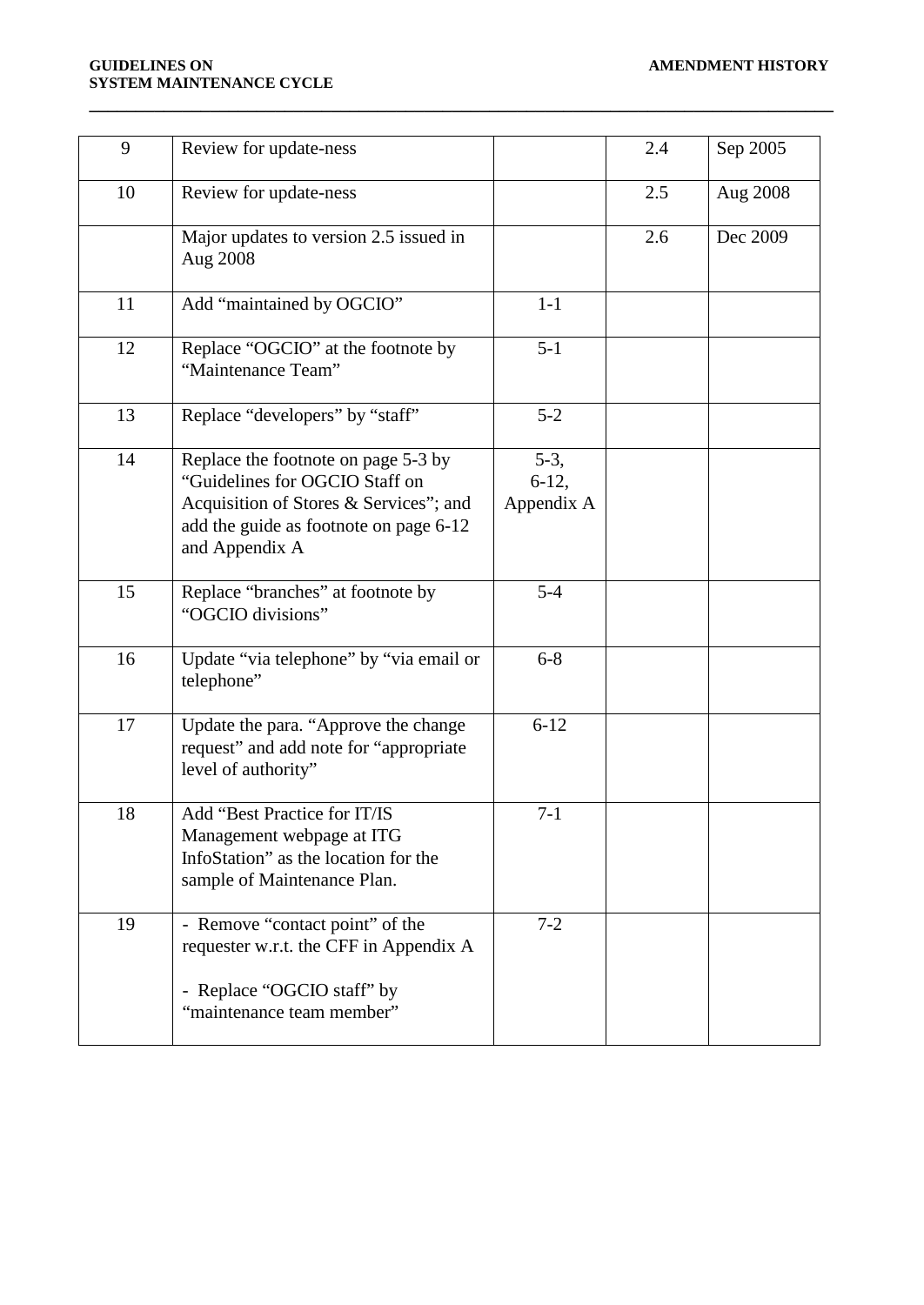#### **GUIDELINES ON AMENDMENT HISTORY SYSTEM MAINTENANCE CYCLE**

| 20 | Update the $2nd$ para. Of Section 8.1:<br>replace "OGCIO" by "the<br>department"<br>add "in-house IT officer" as a group<br>$\overline{\phantom{a}}$<br>name for SSM, SM etc.<br>add "or equivalent" to the IT officer<br>$\overline{\phantom{a}}$<br>group                                                                                                                                                                                                                | $8-1$                      |     |          |
|----|----------------------------------------------------------------------------------------------------------------------------------------------------------------------------------------------------------------------------------------------------------------------------------------------------------------------------------------------------------------------------------------------------------------------------------------------------------------------------|----------------------------|-----|----------|
| 21 | Update the CRF:<br>(Part B) replace "OGCIO staff" by<br>"maintenance team"<br>(Part C) remove "recommended"<br>$\overline{\phantom{a}}$<br>(Part C) remove "in accordance with<br>$\overline{\phantom{a}}$<br>Technical Approval of OGCIO"<br>(Part C) add footnote for<br>"appropriate authority<br>(Part B & D) remove "Technical<br>$\overline{\phantom{a}}$<br>Serv. Branch", "Admin. Branch",<br>and "Departmental Serv. Branch"<br>from the table of staff resources | Appendix A                 |     |          |
| 22 | Update [G38] document<br>name<br><b>as</b><br>"Practitioner Guide on PRINCE"                                                                                                                                                                                                                                                                                                                                                                                               | $3-1$                      | 2.7 | May 2011 |
| 23 | Update the URL of the Guidelines for<br>OGCIO Staff on Acquisition of Stores<br>& Services.                                                                                                                                                                                                                                                                                                                                                                                | $5-3, 6-12,$<br>Appendix A | 2.8 | Jul 2012 |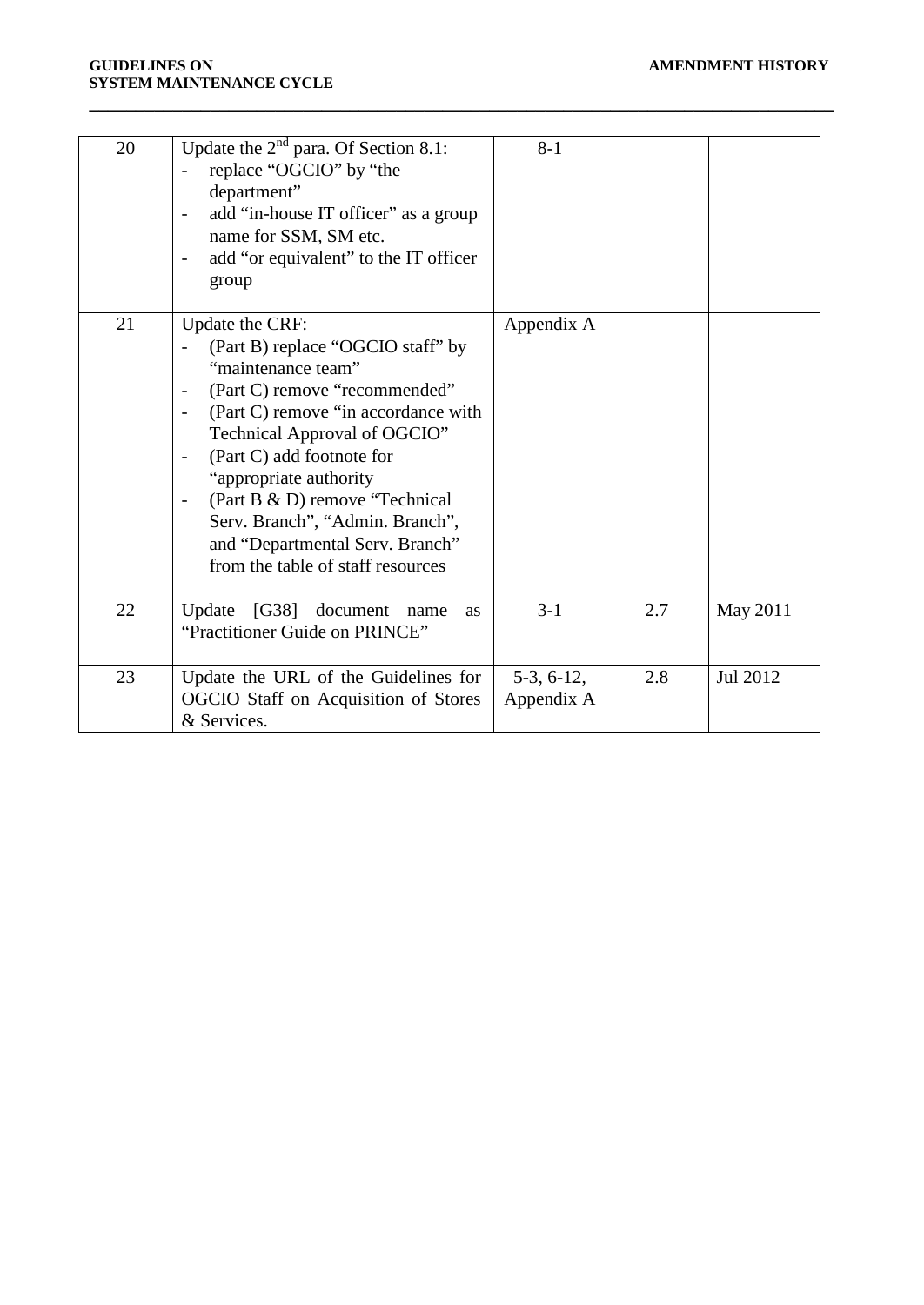## **TABLE OF CONTENTS**

| 1.                                         |                                                            |       |
|--------------------------------------------|------------------------------------------------------------|-------|
| 2.                                         |                                                            |       |
| 3.                                         |                                                            |       |
| 3.1<br>3.2                                 |                                                            |       |
| $\overline{4}$ .                           |                                                            |       |
| 4.1<br>4.2                                 |                                                            |       |
| 5.                                         |                                                            |       |
| 5.1<br>5.2<br>5.2.1<br>5.2.2               |                                                            |       |
| 6.                                         |                                                            |       |
| 6.1<br>6.2<br>6.3<br>6.4<br>6.4.1<br>6.4.2 |                                                            |       |
| 6.4.3<br>6.4.4                             |                                                            |       |
| 6.5                                        |                                                            |       |
| 7.                                         |                                                            | $7-1$ |
| 7.1<br>7.2<br>7.3                          |                                                            |       |
| 8.                                         |                                                            |       |
| 8.1<br>8.2                                 | CONTRACTING OUT THE IMPLEMENTATION OF CHANGE REQUESTS  8-1 |       |
| 9.                                         |                                                            |       |
| 10.                                        |                                                            |       |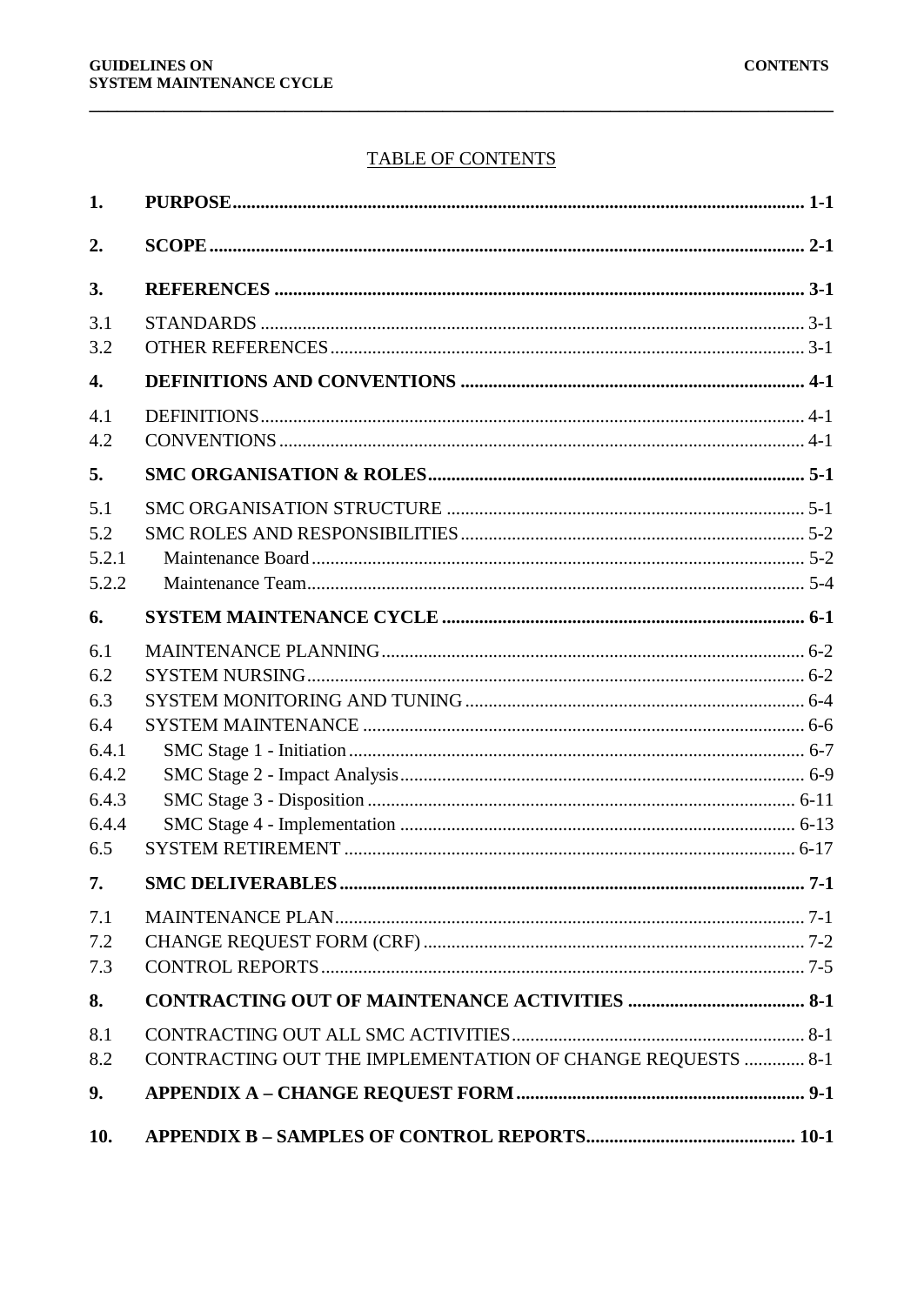## <span id="page-5-0"></span>**1. PURPOSE**

The major purposes of this document are :-

• to define the organisation set-up required for effective maintenance of an application system maintained by OGCIO;

**\_\_\_\_\_\_\_\_\_\_\_\_\_\_\_\_\_\_\_\_\_\_\_\_\_\_\_\_\_\_\_\_\_\_\_\_\_\_\_\_\_\_\_\_\_\_\_\_\_\_\_\_\_\_\_\_\_\_\_\_\_\_\_\_\_\_\_\_\_\_\_\_\_\_\_\_\_\_\_\_**

- to describe the various activities to be conducted in the System Maintenance Cycle; and
- to lay down the procedures and products to be followed and produced in the System Maintenance Cycle.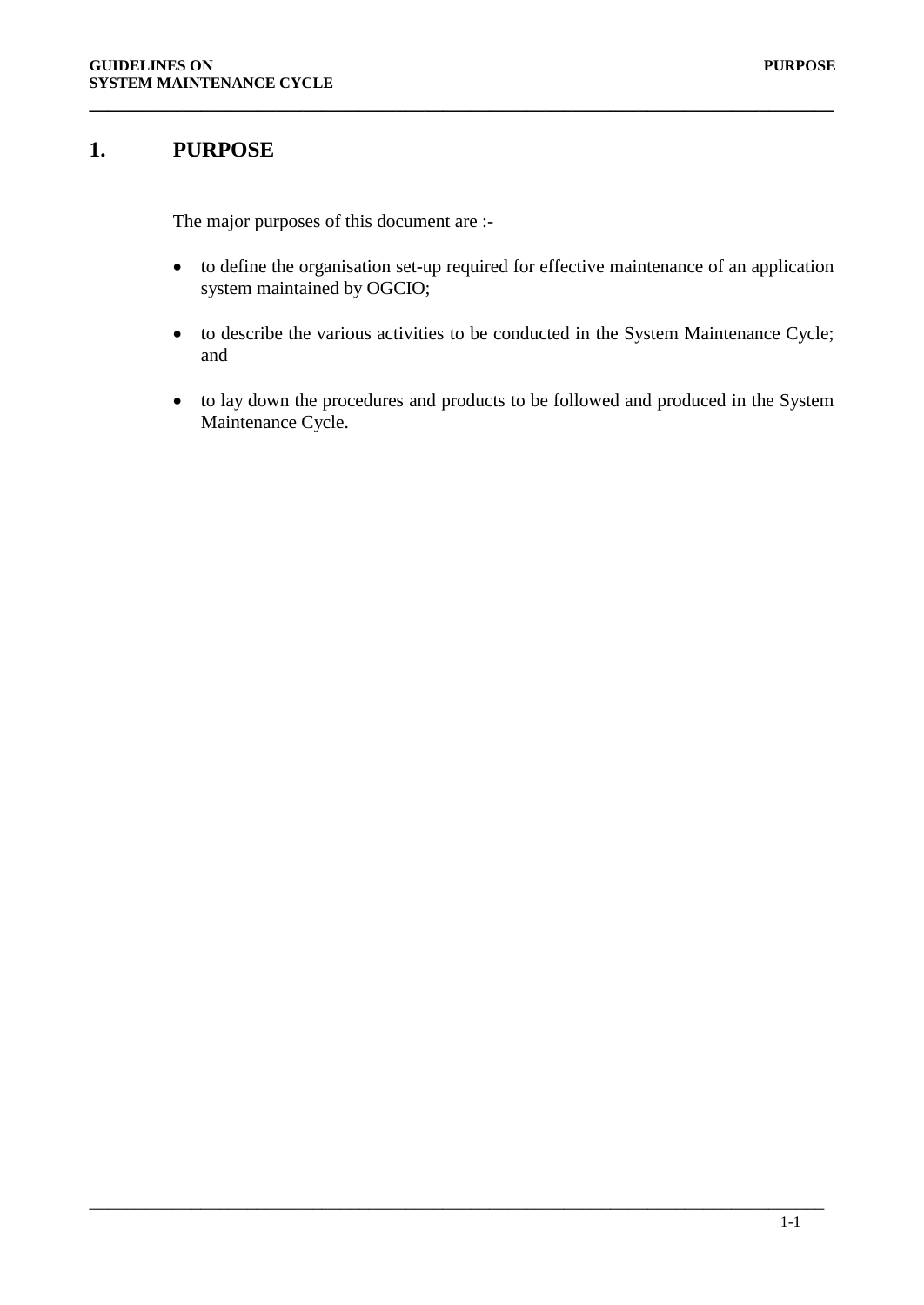## <span id="page-6-0"></span>**2. SCOPE**

This guide defines the System Maintenance Cycle (SMC) in terms of organisation structure, procedures and products.

**\_\_\_\_\_\_\_\_\_\_\_\_\_\_\_\_\_\_\_\_\_\_\_\_\_\_\_\_\_\_\_\_\_\_\_\_\_\_\_\_\_\_\_\_\_\_\_\_\_\_\_\_\_\_\_\_\_\_\_\_\_\_\_\_\_\_\_\_\_\_\_\_\_\_\_\_\_\_\_\_**

This guide is applicable to all large administrative systems with non-recurrent expenditure over \$10 millions. For other administrative systems, the guide acts as a reference for designing the organisation structure, procedures and deliverables required in SMC. The system maintenance or minor enhancement should be under a limited size, risk and cost that can be catered for under the budget for annual maintenance, with an evaluation of the existing system showing that no major change of the basic design is required.

This guide consists of the following sections, namely:-

- 1. SMC Organisation & Roles;
- 2. System Maintenance Cycle;
- 3. SMC Deliverables; and
- 4. Contracting out of Maintenance Activities.

The 'SMC Organisation & Roles' section defines the organisation structure and responsibilities of SMC roles in system maintenance activities.

The 'System Maintenance Cycle' section describes the SMC process in details.

\_\_\_\_\_\_\_\_\_\_\_\_\_\_\_\_\_\_\_\_\_\_\_\_\_\_\_\_\_\_\_\_\_\_\_\_\_\_\_\_\_\_\_\_\_\_\_\_\_\_\_\_\_\_\_\_\_\_\_\_\_\_\_\_\_\_\_\_\_\_\_\_\_\_\_\_\_\_\_\_

The "SMC Deliverables" section defines the products (i.e. maintenance plan, Change Request Form and control reports) which should be produced in SMC.

The "Contracting out of Maintenance Activities" section describes the approaches in contracting out the maintenance activities in SMC.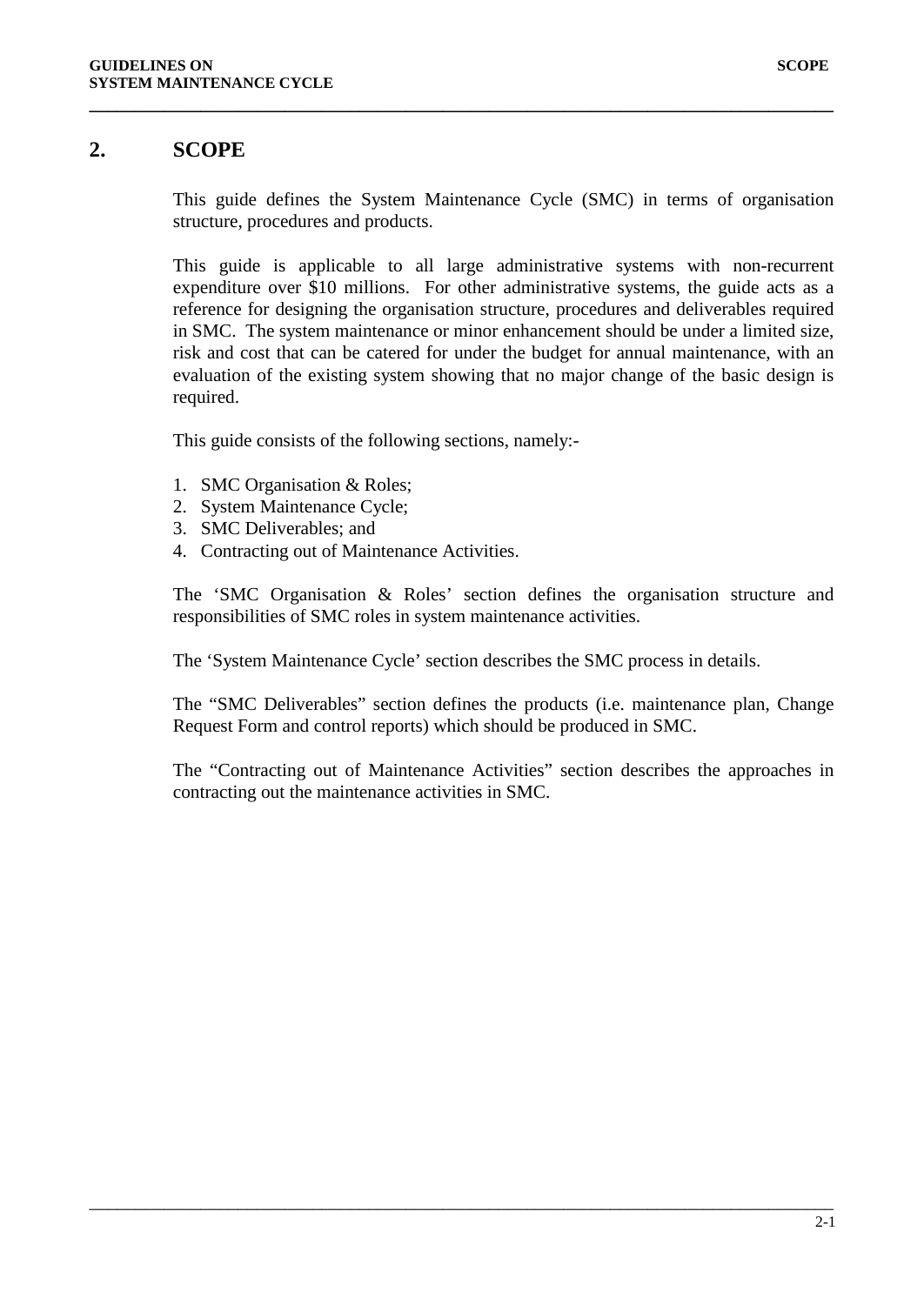## <span id="page-7-0"></span>**3. REFERENCES**

## <span id="page-7-1"></span>3.1 STANDARDS

Practitioner Guide on PRINCE [G38]

Resources Estimation Guide [G19]

Software Configuration Management Process Guide for Application Software [G46]

**\_\_\_\_\_\_\_\_\_\_\_\_\_\_\_\_\_\_\_\_\_\_\_\_\_\_\_\_\_\_\_\_\_\_\_\_\_\_\_\_\_\_\_\_\_\_\_\_\_\_\_\_\_\_\_\_\_\_\_\_\_\_\_\_\_\_\_\_\_\_\_\_\_\_\_\_\_\_\_\_**

### <span id="page-7-2"></span>3.2 OTHER REFERENCES

IEEE Std 1219-1993, Standard for Software Maintenance (ANSI)

IEEE Std 1074-1995, Standard for Developing Software Life Cycle Processes

\_\_\_\_\_\_\_\_\_\_\_\_\_\_\_\_\_\_\_\_\_\_\_\_\_\_\_\_\_\_\_\_\_\_\_\_\_\_\_\_\_\_\_\_\_\_\_\_\_\_\_\_\_\_\_\_\_\_\_\_\_\_\_\_\_\_\_\_\_\_\_\_\_\_\_\_\_\_\_\_

International Standard ISO/IEC 12207, Information Technology - Software life-cycle processes 1st edition dated 1995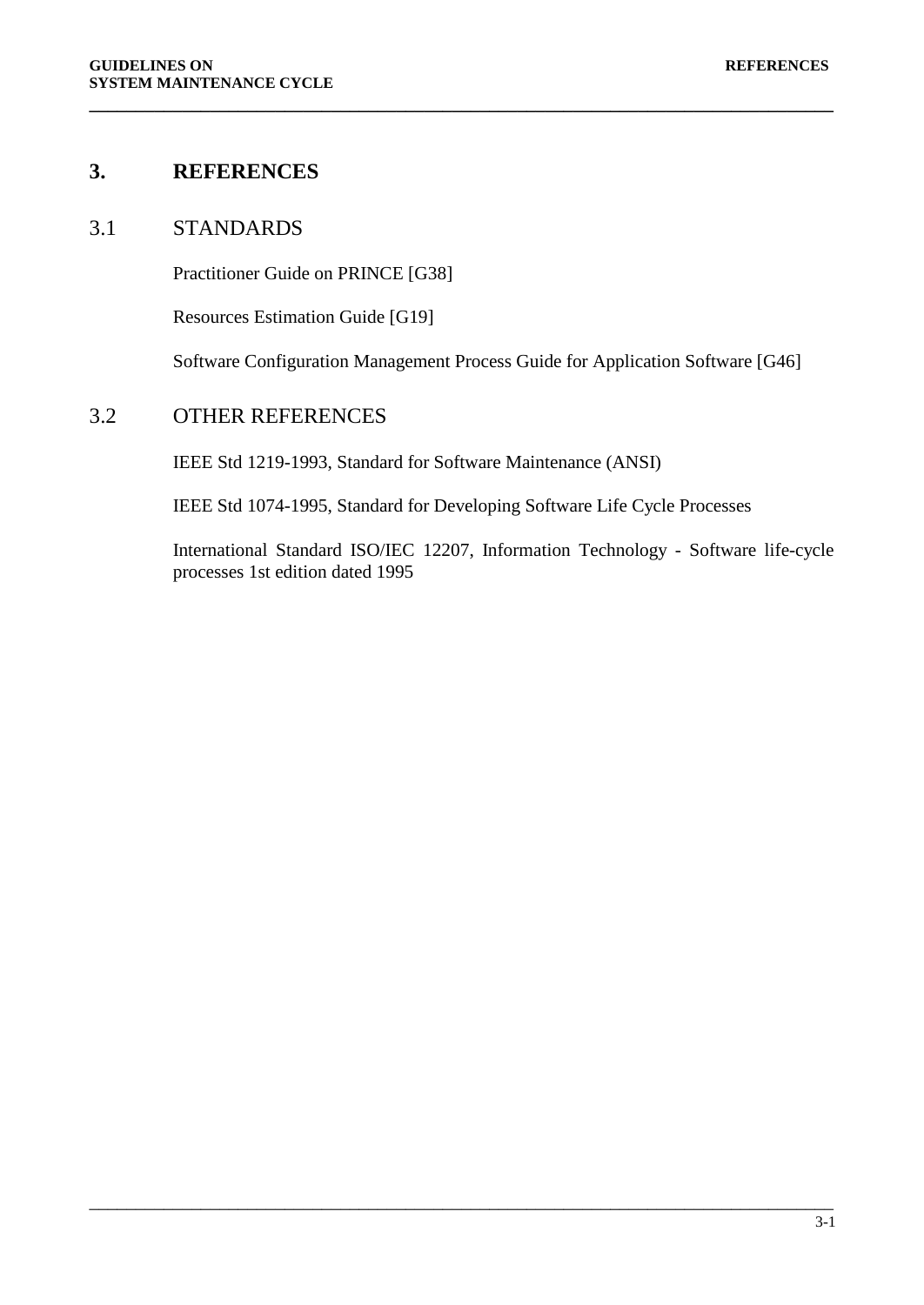## <span id="page-8-0"></span>**4. DEFINITIONS AND CONVENTIONS**

## <span id="page-8-1"></span>4.1 DEFINITIONS

None.

## <span id="page-8-2"></span>4.2 CONVENTIONS

The following acronyms are used in the text of this guide:-

**\_\_\_\_\_\_\_\_\_\_\_\_\_\_\_\_\_\_\_\_\_\_\_\_\_\_\_\_\_\_\_\_\_\_\_\_\_\_\_\_\_\_\_\_\_\_\_\_\_\_\_\_\_\_\_\_\_\_\_\_\_\_\_\_\_\_\_\_\_\_\_\_\_\_\_\_\_\_\_\_**

| <b>CRF</b> | <b>Change Request Form</b>        |
|------------|-----------------------------------|
| <b>PSC</b> | <b>Project Steering Committee</b> |
| <b>SMC</b> | <b>System Maintenance Cycle</b>   |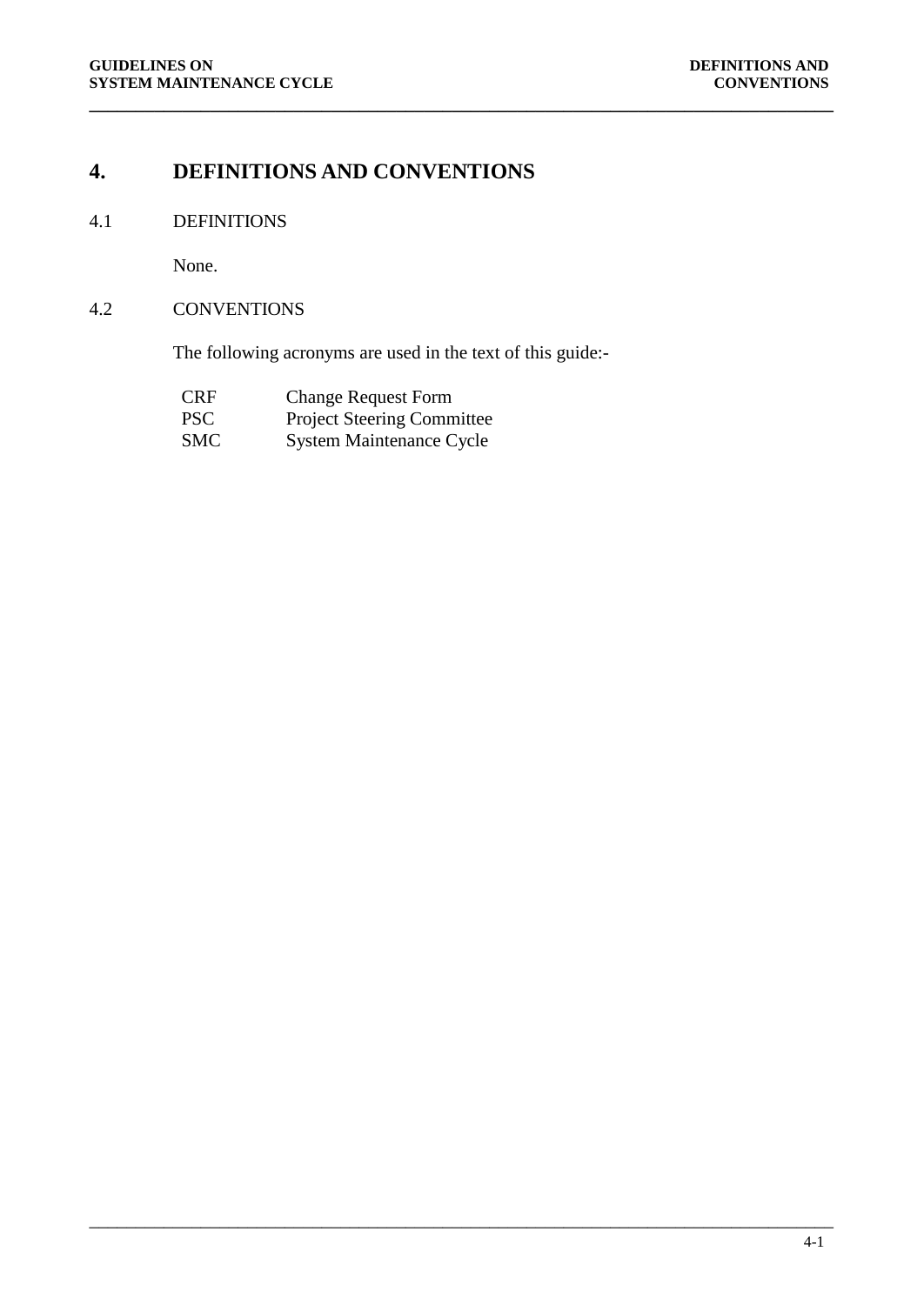## <span id="page-9-0"></span>**5. SMC ORGANISATION & ROLES**

## <span id="page-9-1"></span>5.1 SMC ORGANISATION STRUCTURE

A proper SMC organisation is essential for the effective maintenance of an application system. It should be formed in the Project Closure Stage with the roles appointed by the Project Steering Committee (PSC). The diagram below depicts the organisation structure of various roles suggested in SMC.

**\_\_\_\_\_\_\_\_\_\_\_\_\_\_\_\_\_\_\_\_\_\_\_\_\_\_\_\_\_\_\_\_\_\_\_\_\_\_\_\_\_\_\_\_\_\_\_\_\_\_\_\_\_\_\_\_\_\_\_\_\_\_\_\_\_\_\_\_\_\_\_\_\_\_\_\_\_\_\_\_**



The roles specific to Software Configuration Management are shown on the above Organisation Structure with text in *italic*. The responsibilities of these roles in Software Configuration Management can be found in the ["Software Configuration Management](http://itginfo.ccgo.hksarg/content/sm/docs/G46.doc)  [Process Guide for Application Software \[G46\]"](http://itginfo.ccgo.hksarg/content/sm/docs/G46.doc).

The roles and responsibilities of the respective SMC set-ups are described in the following sub-sections.

<sup>1</sup> Both Configuration Auditor and Configuration Librarian should be staff of Maintenance Team. Configuration Auditor should report to the Maintenance Board while Configuration Librarian should report to the Maintenance Manager.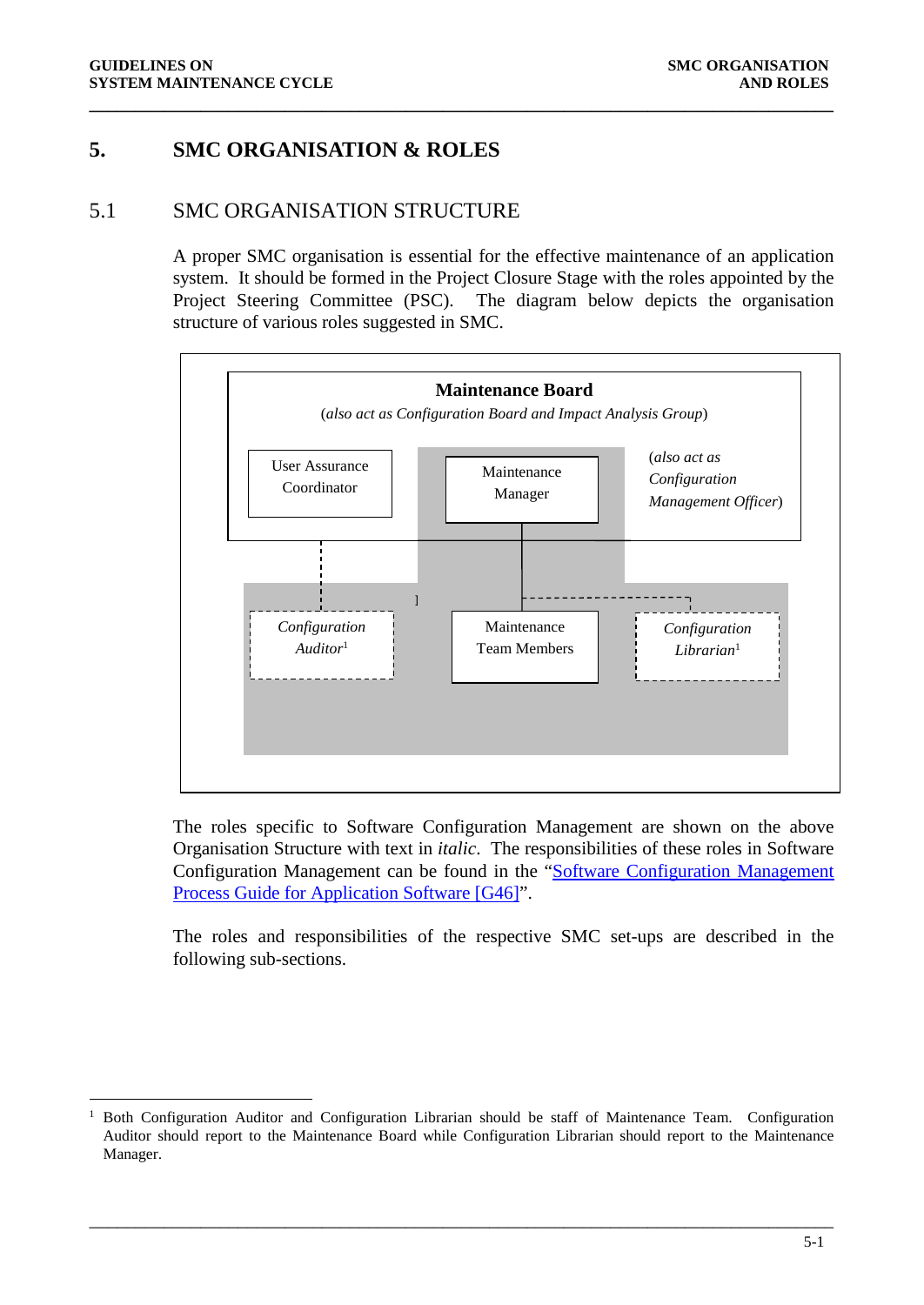## <span id="page-10-0"></span>5.2 SMC ROLES AND RESPONSIBILITIES

#### <span id="page-10-1"></span>5.2.1 Maintenance Board

Maintenance Board is an organisation set-up required for the overall management and quality assurance of the daily operation and maintenance activities of an application system. It oversees the daily activities and ensures smooth operation of the system. For maintenance activities, it ensures all changes are in line with the business objectives, technically feasible and properly approved by the appropriate level of authority.

**\_\_\_\_\_\_\_\_\_\_\_\_\_\_\_\_\_\_\_\_\_\_\_\_\_\_\_\_\_\_\_\_\_\_\_\_\_\_\_\_\_\_\_\_\_\_\_\_\_\_\_\_\_\_\_\_\_\_\_\_\_\_\_\_\_\_\_\_\_\_\_\_\_\_\_\_\_\_\_\_**

A Maintenance Board is composed of:-

| Maintenance Manager:        | Representing all technical staff of the application<br>system.                                 |  |  |  |
|-----------------------------|------------------------------------------------------------------------------------------------|--|--|--|
| User Assurance Coordinator: | Representing the overall interests of the business and<br>all users of the application system. |  |  |  |

Maintenance Board meeting should be held on a regular basis (e.g. monthly). The purposes of the meeting are to:-

- review the on-going activities and highlight any exception cases for discussions and necessary actions;
- decide the disposition for change requests;
- prioritize new and outstanding change requests;
- monitor the progress/status of the maintenance activities;
- monitor the resources utilization; and
- review the implemented changes.

Other parties such as change initiator, end-user, computer operation staff, etc. may be invited to the meeting to explain the raised change request and/or to provide advice/comment on their related area when necessary.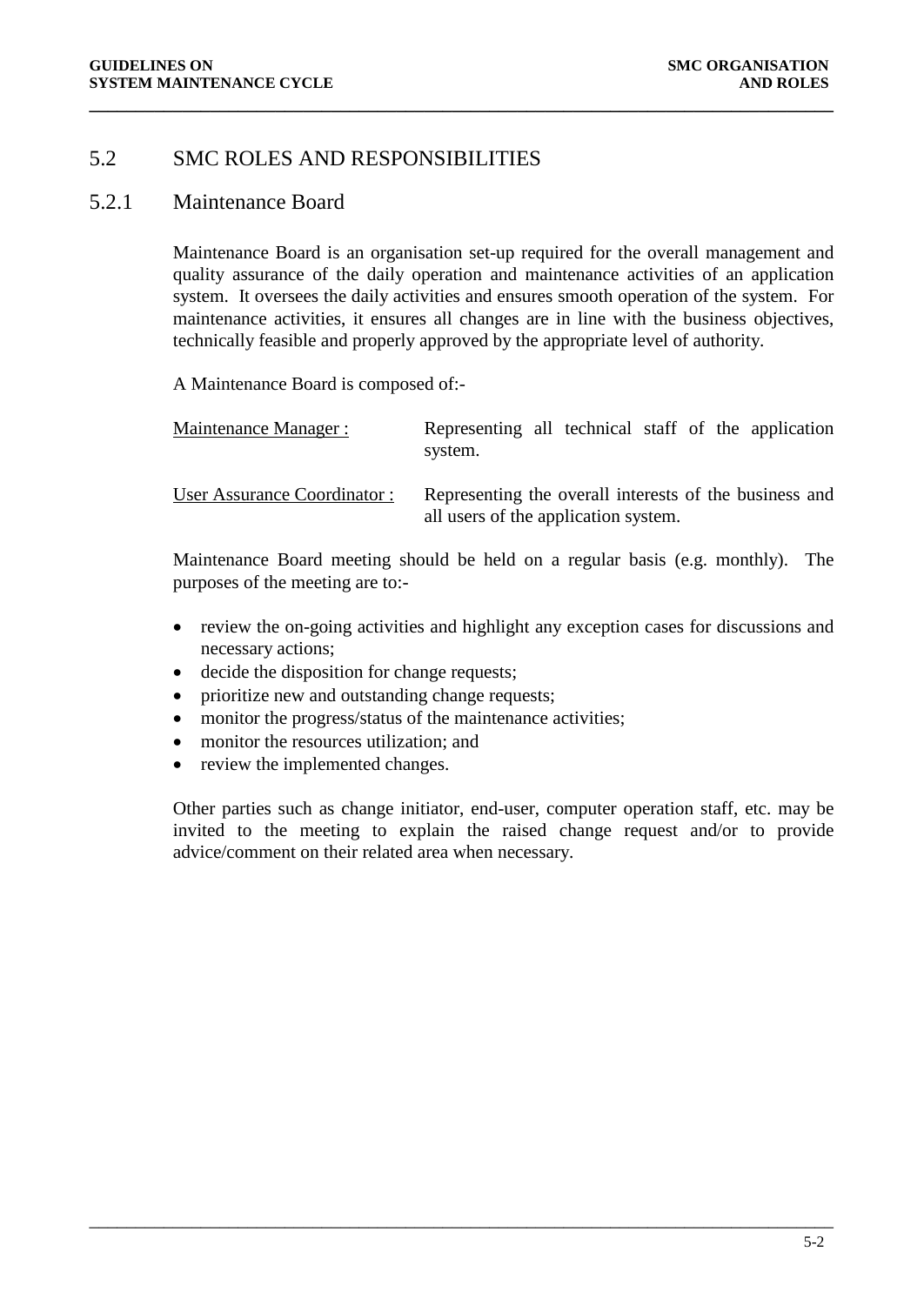## <span id="page-11-1"></span>5.2.1.1 Maintenance Manager

The main tasks of the Maintenance Manager are to:-

- prepare and update the maintenance plan (refer  $Section 7.1$ ) and get approval from appropriate authority;
- monitor progress, expenditure and resource utilization of the maintenance process;

**\_\_\_\_\_\_\_\_\_\_\_\_\_\_\_\_\_\_\_\_\_\_\_\_\_\_\_\_\_\_\_\_\_\_\_\_\_\_\_\_\_\_\_\_\_\_\_\_\_\_\_\_\_\_\_\_\_\_\_\_\_\_\_\_\_\_\_\_\_\_\_\_\_\_\_\_\_\_\_\_**

- prepare regular reports to the Maintenance Board on the progress/status of the maintenance activities;
- assign technical resources as required in the maintenance process;
- advise on the technical impact to the system with respect to each change request submitted;
- resolve conflicts concerning technical requirements and their priorities;
- ensure all agreed products are produced to the required level of quality and are delivered on time and within budget; and
- ensure the implementation of the change request is properly approved by the appropriate level of authority<sup>[2](#page-11-0)</sup>.

## 5.2.1.2 User Assurance Coordinator

The main tasks of the User Assurance Coordinator are to:-

- consider and review the maintenance plan;
- ensure the change request matches with the business objectives and is properly approved;
- ensure the users' requirements are clearly specified and well understood by the maintenance team;
- assign user resources as required in the maintenance process;
- resolve conflicts concerning users' requirements and/or their priorities;
- advise on the impact of the changes on user related area; and
- coordinate with users on the maintenance acceptance and implementation.

<span id="page-11-0"></span> $\frac{1}{2}$ <sup>2</sup> Please refer to the ["Guidelines for OGCIO Staff on Acquisition of Stores & Services"](https://dp.ogcio.ccgo.hksarg/prodwas/wps/myportal/InternalInfo?isViewRec=true&recid=14678) in OGCIO Portal.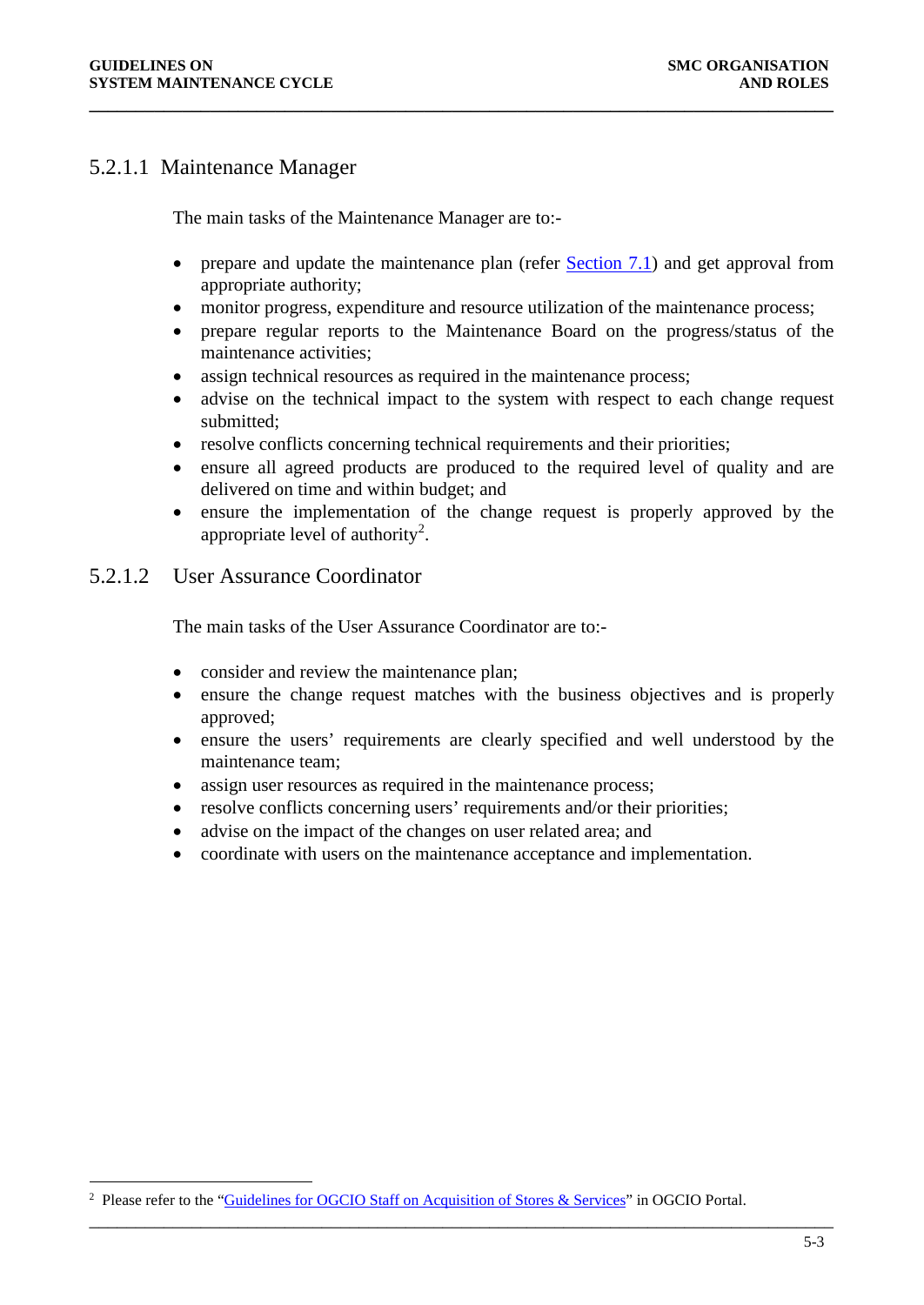## <span id="page-12-0"></span>5.2.2 Maintenance Team

Maintenance Team is responsible for the on-going maintenance activities of the application system. It consists of the Maintenance Manager and the Maintenance Team  $M$ embers<sup>[2](#page-12-1)</sup>.

#### 5.2.2.1 Maintenance Manager

Maintenance Manager is the leader of the Maintenance Team as well as a representative from IT community in the Maintenance Board.

Please refer to [section 5.2.1.1](#page-11-1) for the main tasks of the Maintenance Manager.

**\_\_\_\_\_\_\_\_\_\_\_\_\_\_\_\_\_\_\_\_\_\_\_\_\_\_\_\_\_\_\_\_\_\_\_\_\_\_\_\_\_\_\_\_\_\_\_\_\_\_\_\_\_\_\_\_\_\_\_\_\_\_\_\_\_\_\_\_\_\_\_\_\_\_\_\_\_\_\_\_**

#### 5.2.2.2 Maintenance Team Members

The main tasks of the Maintenance Team Members are to:-

- assist Maintenance Manager in conducting impact analysis for changes on the application system;
- assist Maintenance Manager in estimating the resources required for the change;
- advise on the action that should be taken to resolve the change request;
- design and implement the change according to the request;
- design and perform testing for the implemented changes; and
- assist users in the user acceptance process.

<span id="page-12-1"></span> <sup>2</sup> In some cases where dedicated staff from other OGCIO divisions are assigned for maintenance of an application system, they may be included as one of the Maintenance Team Members.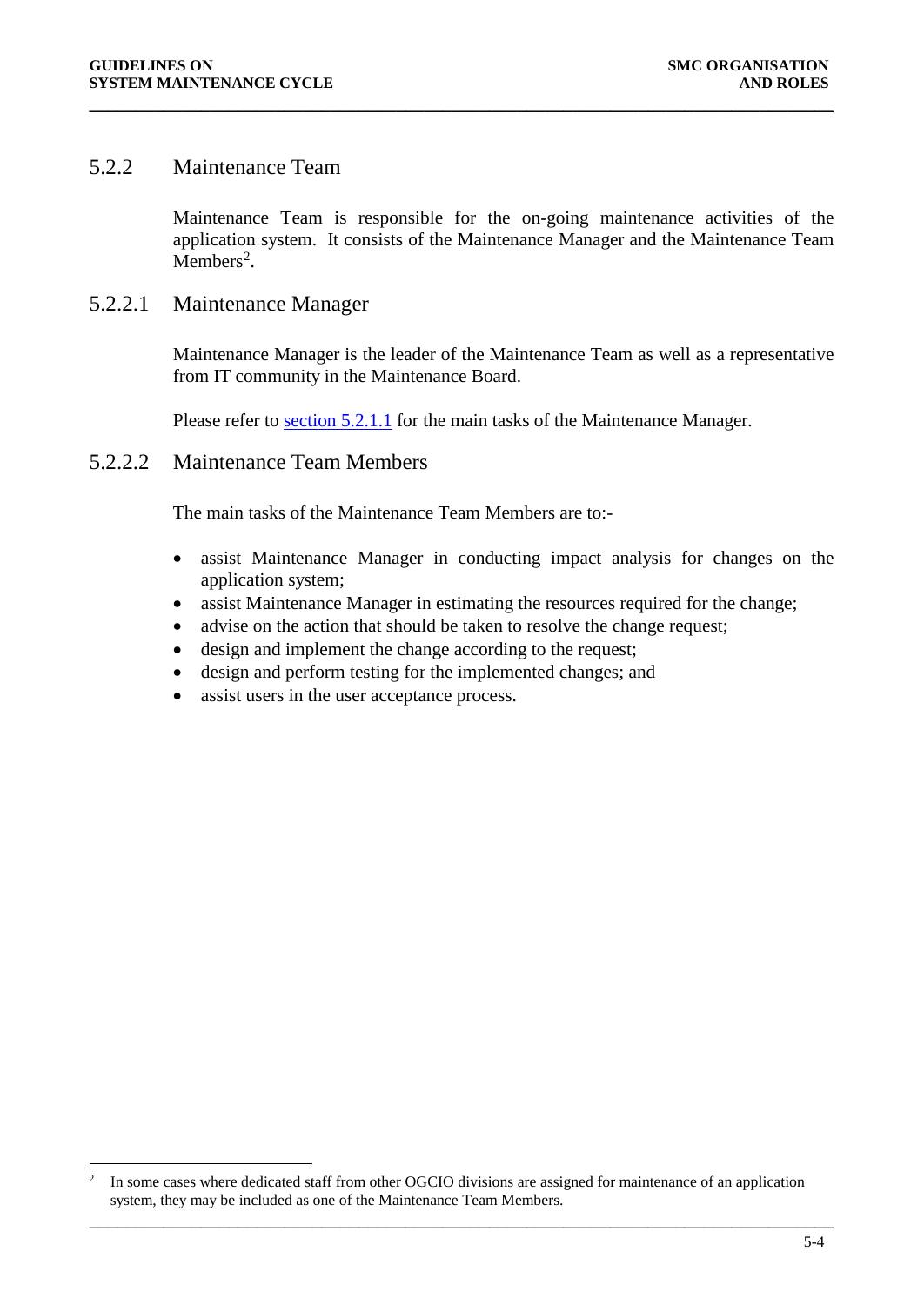## <span id="page-13-0"></span>**6. SYSTEM MAINTENANCE CYCLE**

System Maintenance Cycle (SMC) of an application system commences when the system is accepted and put into production. On-going monitoring and maintenance of the system have to be performed during the SMC so as to ensure the performance and functionality of the system match with the business needs of the users.

**\_\_\_\_\_\_\_\_\_\_\_\_\_\_\_\_\_\_\_\_\_\_\_\_\_\_\_\_\_\_\_\_\_\_\_\_\_\_\_\_\_\_\_\_\_\_\_\_\_\_\_\_\_\_\_\_\_\_\_\_\_\_\_\_\_\_\_\_\_\_\_\_\_\_\_\_\_\_\_\_**

The System Maintenance Cycle of an application system is depicted in the following diagram:-

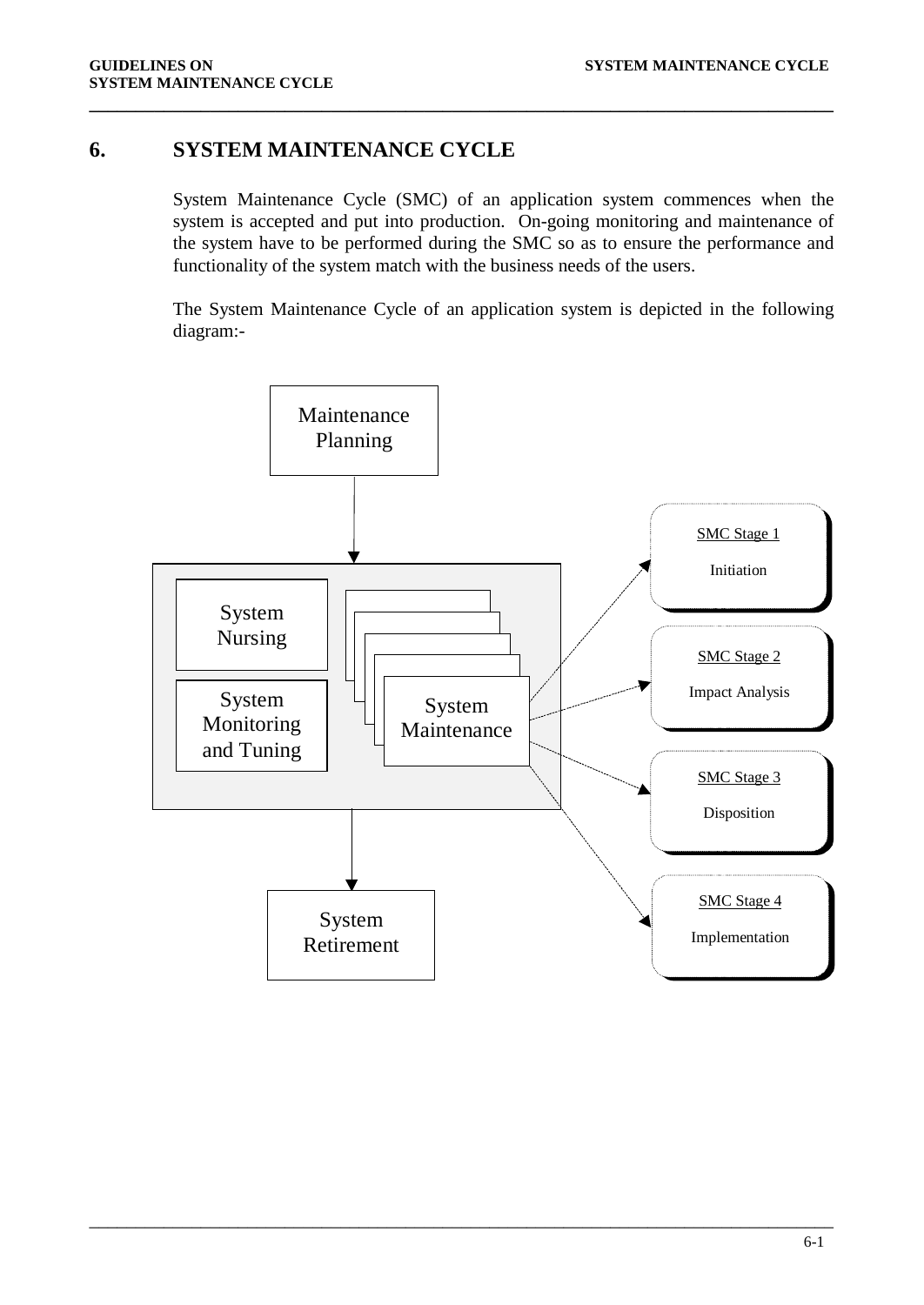### <span id="page-14-0"></span>6.1 MAINTENANCE PLANNING

System Maintenance Cycle of an application system commences when the system is accepted and put into production. A maintenance plan should be prepared in the Project Closure Stage and submitted to PSC for approval. Review of the plan should be conducted by the Maintenance Board as need arises and approved by the immediate supervisor of the Maintenance Board members. Details of the maintenance plan will be described in [Section 7.1.](#page-30-1)

**\_\_\_\_\_\_\_\_\_\_\_\_\_\_\_\_\_\_\_\_\_\_\_\_\_\_\_\_\_\_\_\_\_\_\_\_\_\_\_\_\_\_\_\_\_\_\_\_\_\_\_\_\_\_\_\_\_\_\_\_\_\_\_\_\_\_\_\_\_\_\_\_\_\_\_\_\_\_\_\_**

## <span id="page-14-1"></span>6.2 SYSTEM NURSING

Before the handover of the application system from Development Project Team to Maintenance Team, a system nursing period should be allowed to ensure smooth transition of the system. During the period, intensive system monitoring and tuning should be conducted to ensure the system operating smoothly and performing at user's agreed level. In general, the following system control and performance aspects should be reviewed:-

• Transaction load and error statistics

If there has been a wrong estimate in the volume of data to be handled, a remedial action should be determined (e.g. rescheduling of the computer operation work). If one particular transaction/terminal has an unexpected amount of errors, action should be taken to determine whether enough training/appropriate procedures have been incorporated to that particular area, or whether some validation rules will have to be relaxed.

• Computer system performance

The performance log of the system should be carefully examined to see if the system is performing at the required performance level. If the application system is installed on a multi-purpose machine, the impact/interference of the new system should be reviewed to ensure appropriate processing scheduling and priority are given.

• Computer resources planning

The actual utilization of computer resources including computer time, data preparation, stationery, magnetic tape and disc usage, should be reviewed against the estimated resources requirement. Any design flaw due to incorrect evaluation of resources sizing should be rectified.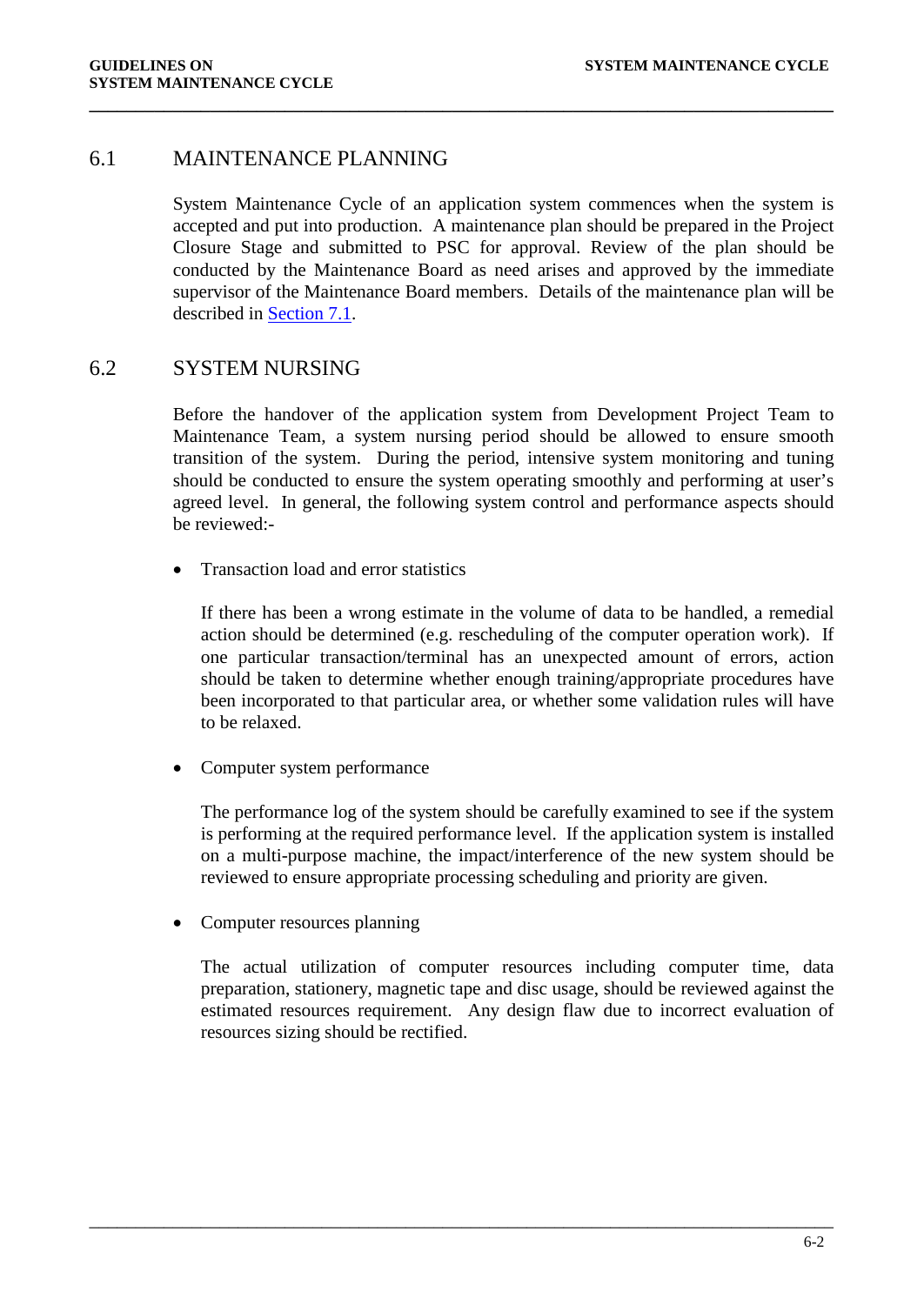System security and control

The new system should be reviewed to ensure that the program recovery and restart facility, backup arrangement, and disaster planning are adequate, and also to ensure that sufficient control figures/totals are provided for reconciliation.

• Manual procedures

The manual procedures of the system should be reviewed to determine if any improvement could be made to enhance the system performance. Examples of such improvements are :-

− the despatch of data to the computer before the prescribed time;

**\_\_\_\_\_\_\_\_\_\_\_\_\_\_\_\_\_\_\_\_\_\_\_\_\_\_\_\_\_\_\_\_\_\_\_\_\_\_\_\_\_\_\_\_\_\_\_\_\_\_\_\_\_\_\_\_\_\_\_\_\_\_\_\_\_\_\_\_\_\_\_\_\_\_\_\_\_\_\_\_**

- − a partial sorting of data in order to save computer time, when this involves no extra manual effort; and
- − changes in the order of production of results if certain types of reports are more voluminous, or take longer to deal with than expected.

The duration of system nursing period is system dependent and may vary from one month to several months. After changes emerging from the review are incorporated, the application system will be settled into regular operating pattern and is then ready for handover. The major handover criteria are summarized as follows:-

- all documentation, programs, macros, security procedures, etc. conform to OGCIO Standards;
- documentation is complete and contents are consistent;
- production resources requirements are submitted to and agreed by user; and
- smooth operation of the system.

Having satisfied the above criteria, the following documents should also be available for handover checking:-

- endorsed Project Evaluation Report;
- approved maintenance plan;
- system documentation<sup>[3](#page-15-0)</sup>;
- system test plan, data and result;
- program sources, macros, data files, etc; and
- list of maintenance items and outstanding requirements agreed among user, development team and maintenance team.

<span id="page-15-0"></span><sup>&</sup>lt;sup>3</sup> The system documentation refers to the manuals stipulated in the "Documentation Standards for Implementation [Phase \[S8\]"](http://itginfo.ccgo.hksarg/content/sm/docs/S8.doc)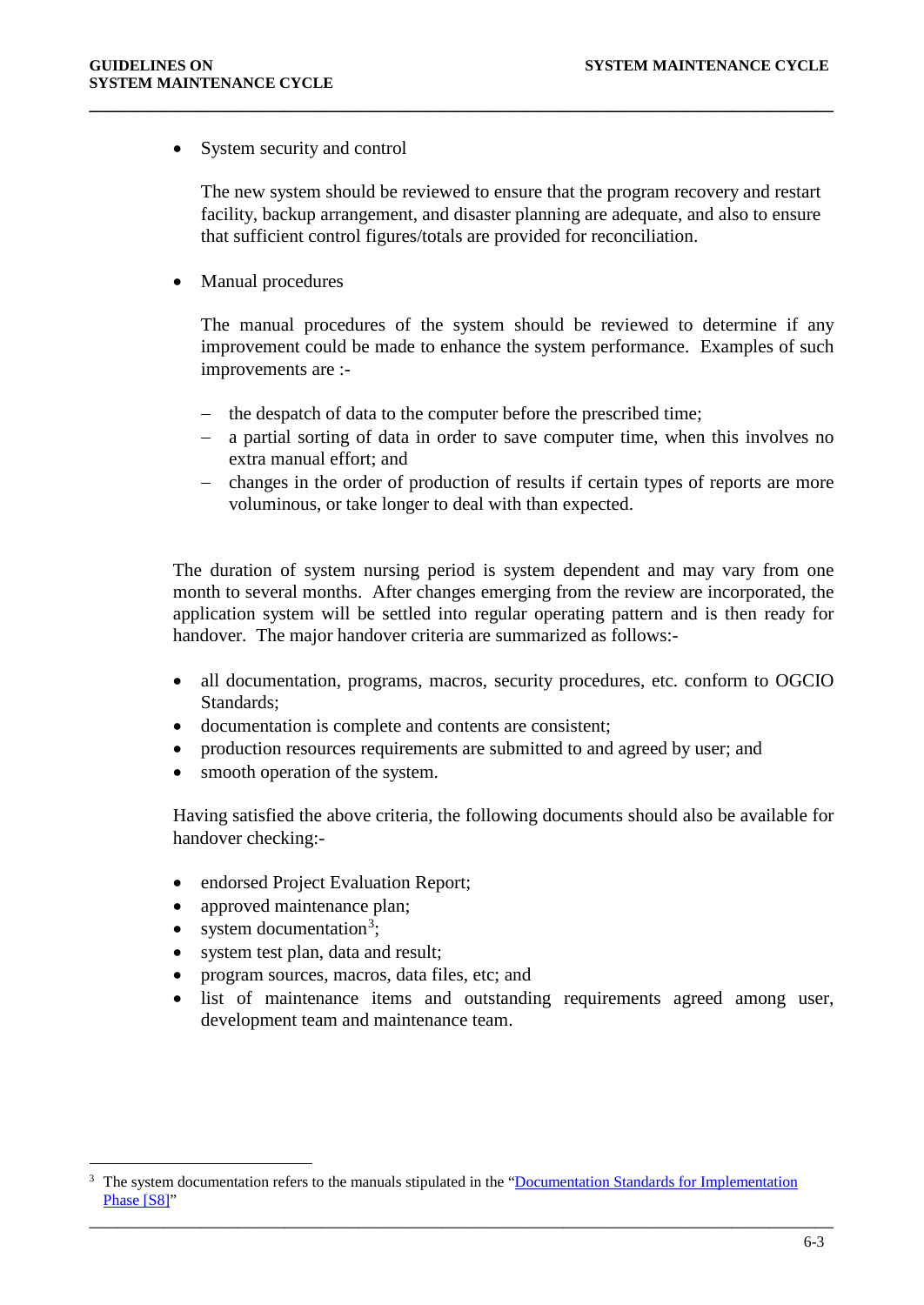## <span id="page-16-0"></span>6.3 SYSTEM MONITORING AND TUNING

Apart from handling the requests for maintenance and enhancement, Maintenance Team is also responsible for continuous monitoring and tuning of the application system to ensure its smooth operation and enhance its effectiveness and efficiency.

**\_\_\_\_\_\_\_\_\_\_\_\_\_\_\_\_\_\_\_\_\_\_\_\_\_\_\_\_\_\_\_\_\_\_\_\_\_\_\_\_\_\_\_\_\_\_\_\_\_\_\_\_\_\_\_\_\_\_\_\_\_\_\_\_\_\_\_\_\_\_\_\_\_\_\_\_\_\_\_\_**

#### System Monitoring

System monitoring is the keep tracking of the application system's operation to ensure the provision of system functionality/services is at an agreed level. The purpose of system monitoring is to ensure the smooth running of the system operation to meet user's expectation.

The following major system aspects should be kept track and closely monitored by the maintenance team:-

- System resources utilization like CPU, memory, data storage, etc;
- Network and transaction loading;
- Printing and terminal requirement;
- System security and control;
- System response time;
- System failure rate; and
- System down time.

In case one or more system aspects have dropped to an unacceptable level or need improvement, the Maintenance Manager should report to Maintenance Board for review and suggest possible solution. Any system tuning arisen should be treated as change request and handled with the procedures stated in [Section 6.4.](#page-18-0)

#### System Tuning

The objective of system tuning is to improve the system performance through better utilization of the system resources. Resources to be considered should include manpower, hardware, software and other supporting equipment and consumable. Latest technologies and facilities should be considered to bring the most benefit to the system being tuned.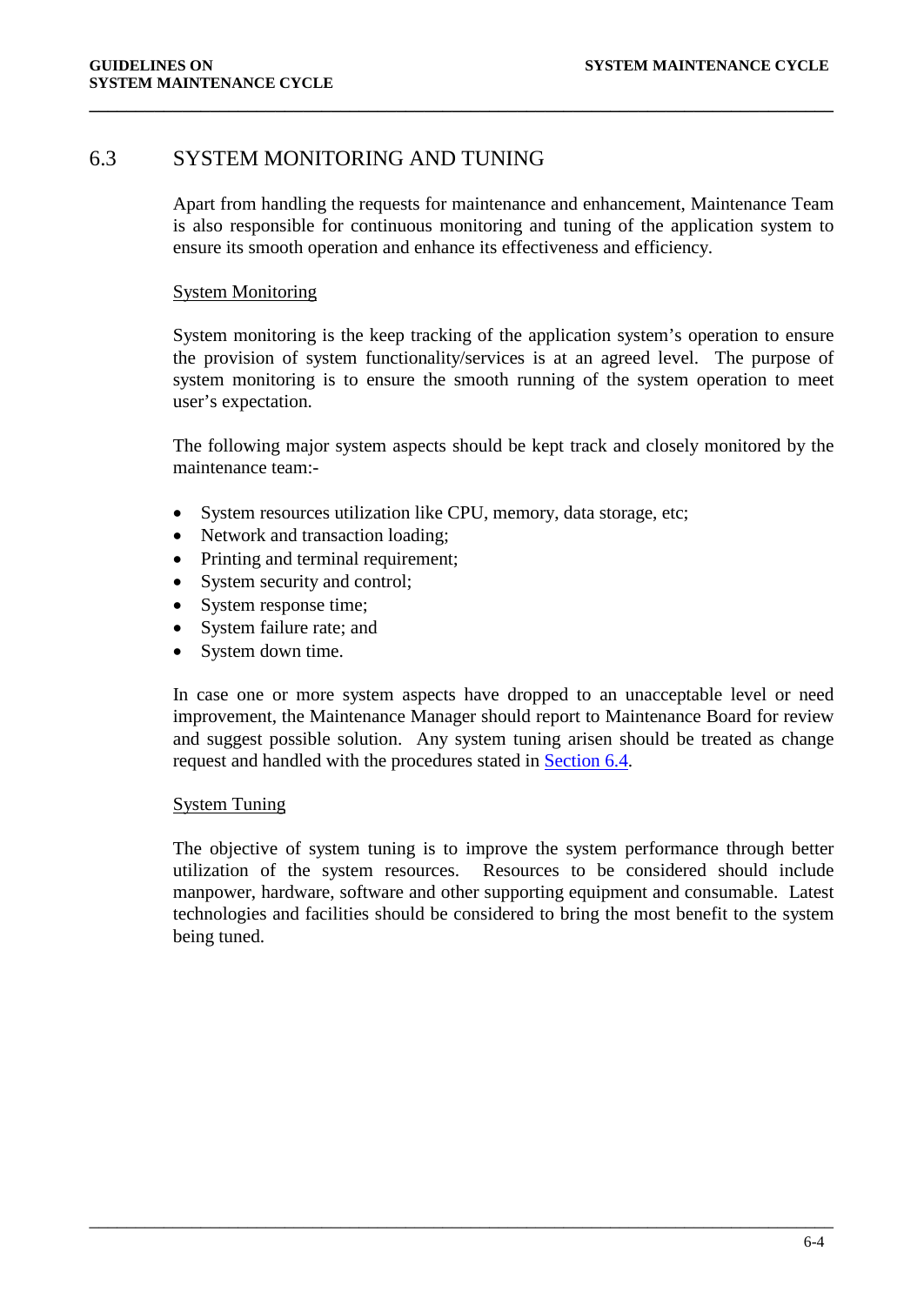Before tuning, the system should be reviewed to identify areas where improvements could be made. The following are some of the suggested review activities:-

• evaluate the design and effectiveness of input/output documents;

**\_\_\_\_\_\_\_\_\_\_\_\_\_\_\_\_\_\_\_\_\_\_\_\_\_\_\_\_\_\_\_\_\_\_\_\_\_\_\_\_\_\_\_\_\_\_\_\_\_\_\_\_\_\_\_\_\_\_\_\_\_\_\_\_\_\_\_\_\_\_\_\_\_\_\_\_\_\_\_\_**

- analyse and review current data and transaction volume;
- review file design, placement and storage capacity;
- review data communication facility and capacity;
- review computer operating procedures and its processing capacity;
- review data preparation procedure; and
- review the interface between the computer system and manual system.

\_\_\_\_\_\_\_\_\_\_\_\_\_\_\_\_\_\_\_\_\_\_\_\_\_\_\_\_\_\_\_\_\_\_\_\_\_\_\_\_\_\_\_\_\_\_\_\_\_\_\_\_\_\_\_\_\_\_\_\_\_\_\_\_\_\_\_\_\_\_\_\_\_\_\_\_\_\_\_\_

From the collected facts and review results, recommendations in priority sequence and with expected benefits could be made.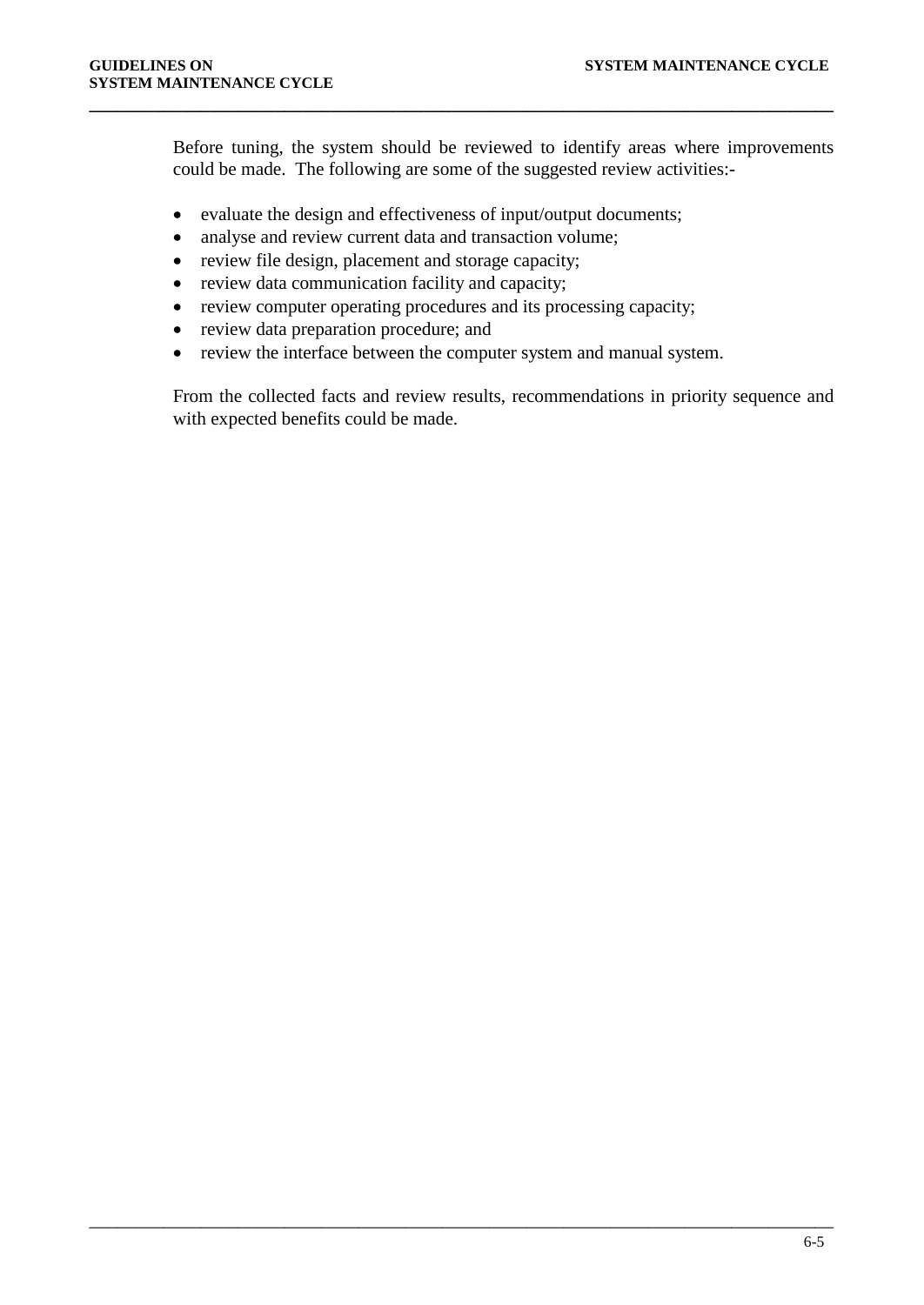## <span id="page-18-0"></span>6.4 SYSTEM MAINTENANCE

A number of maintenance activities which arise from problem report, enhancement request or ad hoc request may occur concurrently in the System Maintenance Cycle.

Each maintenance activity will go through the following four SMC stages:-

**\_\_\_\_\_\_\_\_\_\_\_\_\_\_\_\_\_\_\_\_\_\_\_\_\_\_\_\_\_\_\_\_\_\_\_\_\_\_\_\_\_\_\_\_\_\_\_\_\_\_\_\_\_\_\_\_\_\_\_\_\_\_\_\_\_\_\_\_\_\_\_\_\_\_\_\_\_\_\_\_**

- Stage 1 Initiation;
- Stage 2 Impact analysis;
- Stage 3 Disposition; and
- Stage 4 Implementation.

The processes to be undertaken and deliverables to be produced in each stage will be described in the subsequent sub-sections.

In case of "fire fighting" maintenance, it may happen that the changes have to be implemented immediately and it is not feasible to follow strictly with the above processes before implementing the changes. Maintenance Manager should be delegated with the authority to approve such urgent maintenance. The Maintenance Manager should report to the Maintenance Board on all such urgent maintenance within a predefined period (usually not more than three working days) as specified in the Maintenance Plan and complete the formality as stipulated in the SMC.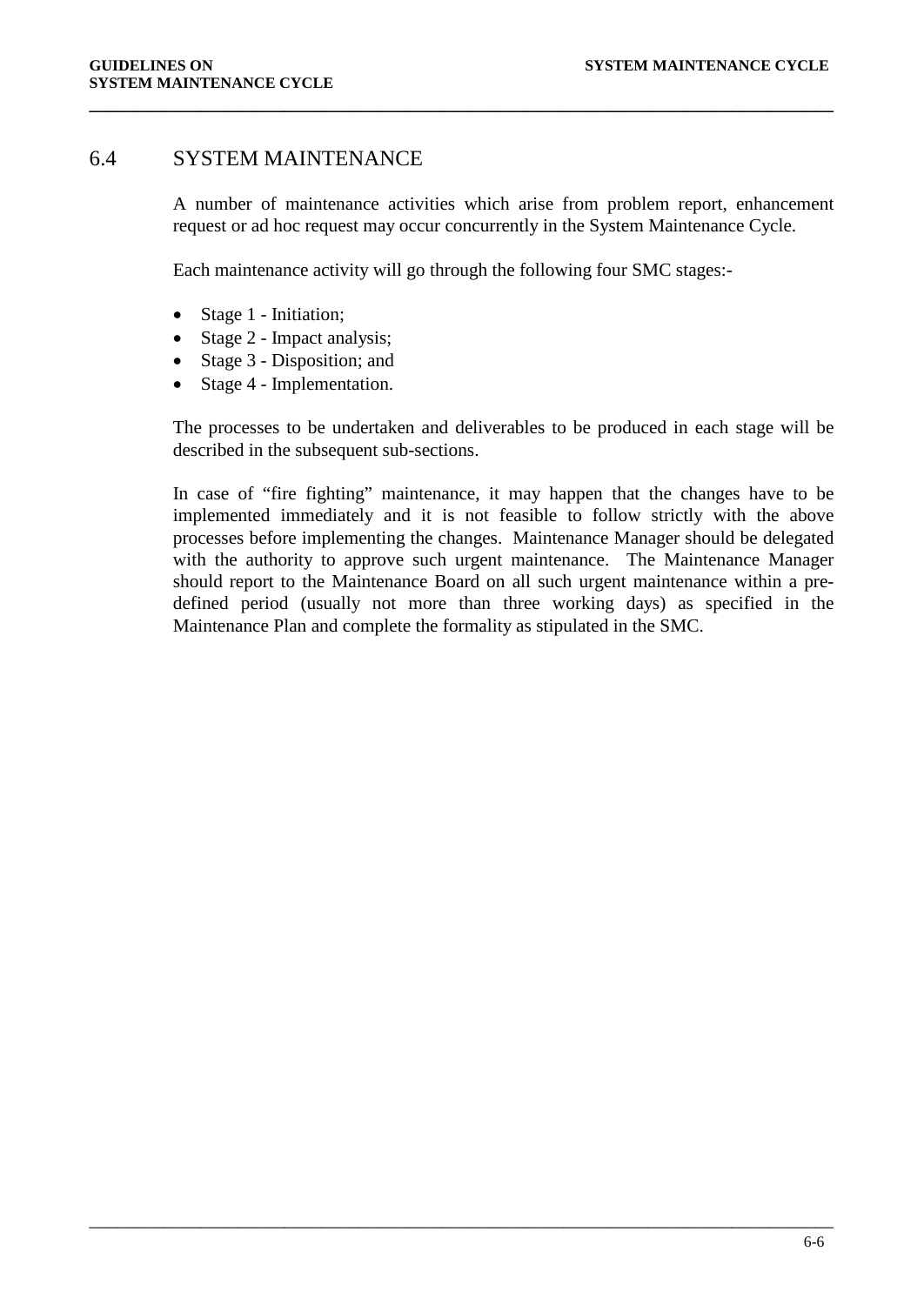## <span id="page-19-0"></span>6.4.1 SMC Stage 1 - Initiation

The flow in the SMC Stage 1 - Initiation is summarized in the following flowchart:-

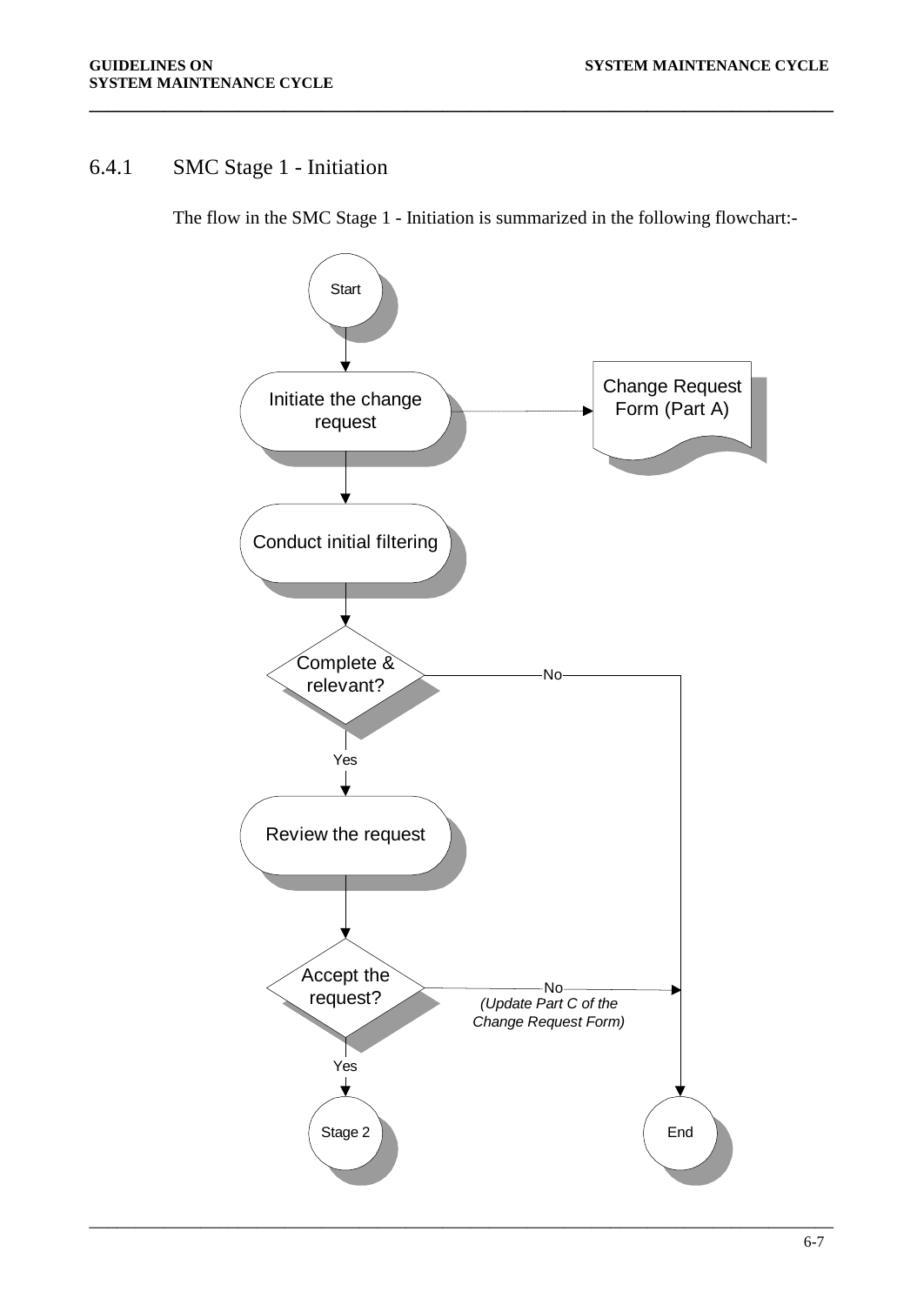## 6.4.1.1 Initiate the change request

Change Requests may be triggered for a variety of reasons (enhancement need, software problem fixing, ad hoc request, etc.) and from a wide variety of sources (users, maintenance team, operator, etc.). All the requests should be initiated by completing a Change Request Form (CRF). Details of the requested change, reasons for change together with the requester's information should be clearly specified on Part A of the CRF. The CRF will be described in [Section 7.2.](#page-31-0)

**\_\_\_\_\_\_\_\_\_\_\_\_\_\_\_\_\_\_\_\_\_\_\_\_\_\_\_\_\_\_\_\_\_\_\_\_\_\_\_\_\_\_\_\_\_\_\_\_\_\_\_\_\_\_\_\_\_\_\_\_\_\_\_\_\_\_\_\_\_\_\_\_\_\_\_\_\_\_\_\_**

Requests raised from the users of the application system should be submitted to the Maintenance Board for consideration via the User Assurance Coordinator. Requests raised from the IT community should be submitted to the Maintenance Board via the Maintenance Manager.

## 6.4.1.2 Conduct initial filtering

Upon receipt of the CRF from the requester, the User Assurance Coordinator or the Maintenance Manager is responsible for conducting initial vetting and assessment on the change request. Incomplete/irrelevant change requests are filtered out and returned to the originator. Supported requests are countersigned and forwarded to Maintenance Board for consideration.

## 6.4.1.3 Review the request

All CRFs will be reviewed by Maintenance Board in the regular meeting.<sup>[4](#page-20-0)</sup> A Change Request Ref. No. will be assigned and recorded on each CRF for tracking purposes. Change requests will be considered in terms of their needs, urgency, benefits, etc. Besides, the type and priority of the change requests will also be assessed and revised if necessary. The Board should decide whether to accept or reject the requests.

The accepted change requests will be passed to next stage for impact analysis. Rejected requests will be returned to the originator with reason for rejection stated in Part C of the CRF.

<span id="page-20-0"></span>\_\_\_\_\_\_\_\_\_\_\_\_\_\_\_\_\_\_\_\_\_\_\_\_\_\_\_\_\_\_\_\_\_\_\_\_\_\_\_\_\_\_\_\_\_\_\_\_\_\_\_\_\_\_\_\_\_\_\_\_\_\_\_\_\_\_\_\_\_\_\_\_\_\_\_\_\_\_\_\_ <sup>4</sup> In case of urgent change request, ad hoc meeting (or even via email or telephone) may be held to make urgent assessment and decisions. However, all the maintenance activities should still be properly controlled and recorded.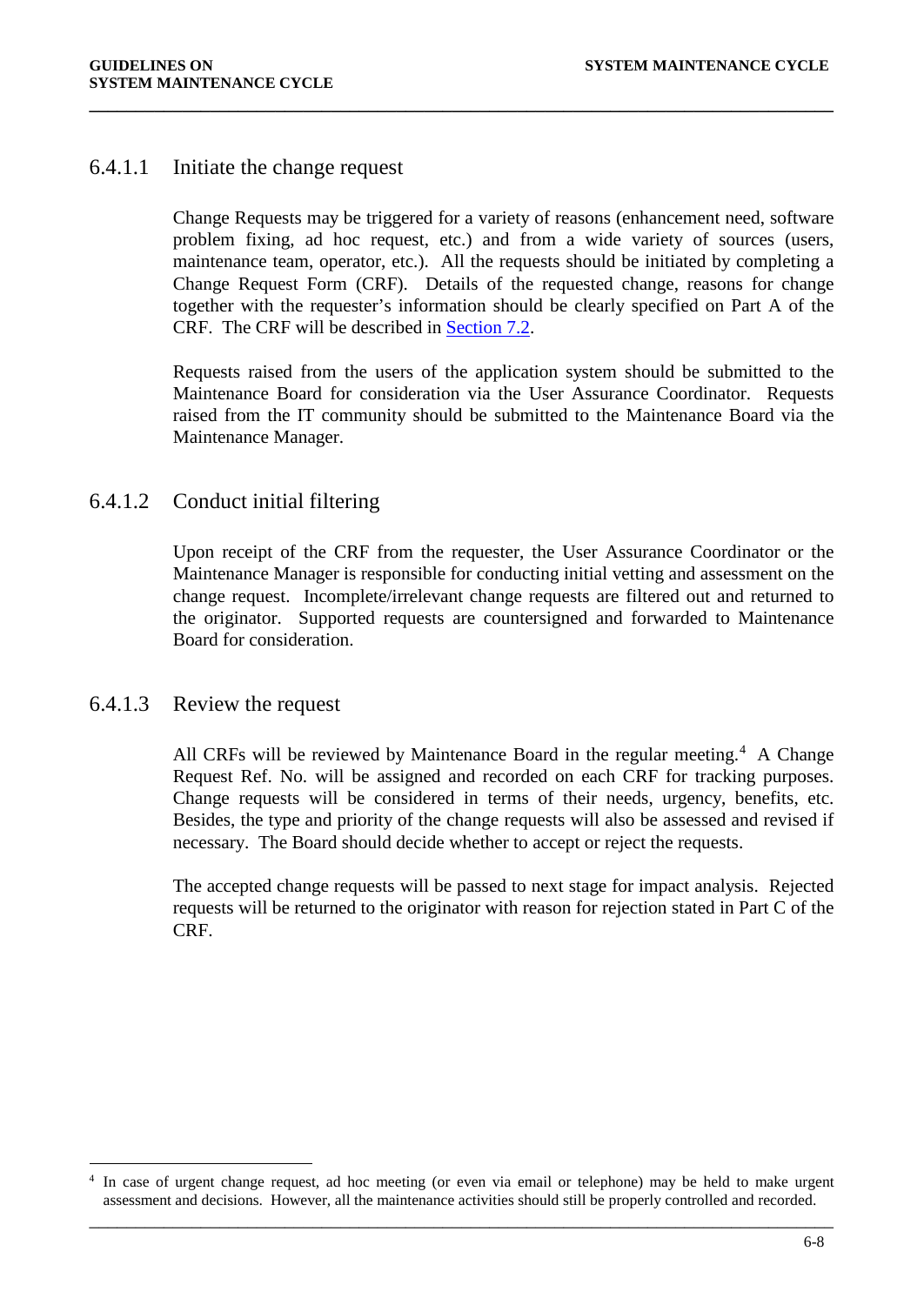## <span id="page-21-0"></span>6.4.2 SMC Stage 2 - Impact Analysis

The flow in the SMC Stage 2 - Impact Analysis is summarized in the following flowchart:-

**\_\_\_\_\_\_\_\_\_\_\_\_\_\_\_\_\_\_\_\_\_\_\_\_\_\_\_\_\_\_\_\_\_\_\_\_\_\_\_\_\_\_\_\_\_\_\_\_\_\_\_\_\_\_\_\_\_\_\_\_\_\_\_\_\_\_\_\_\_\_\_\_\_\_\_\_\_\_\_\_**

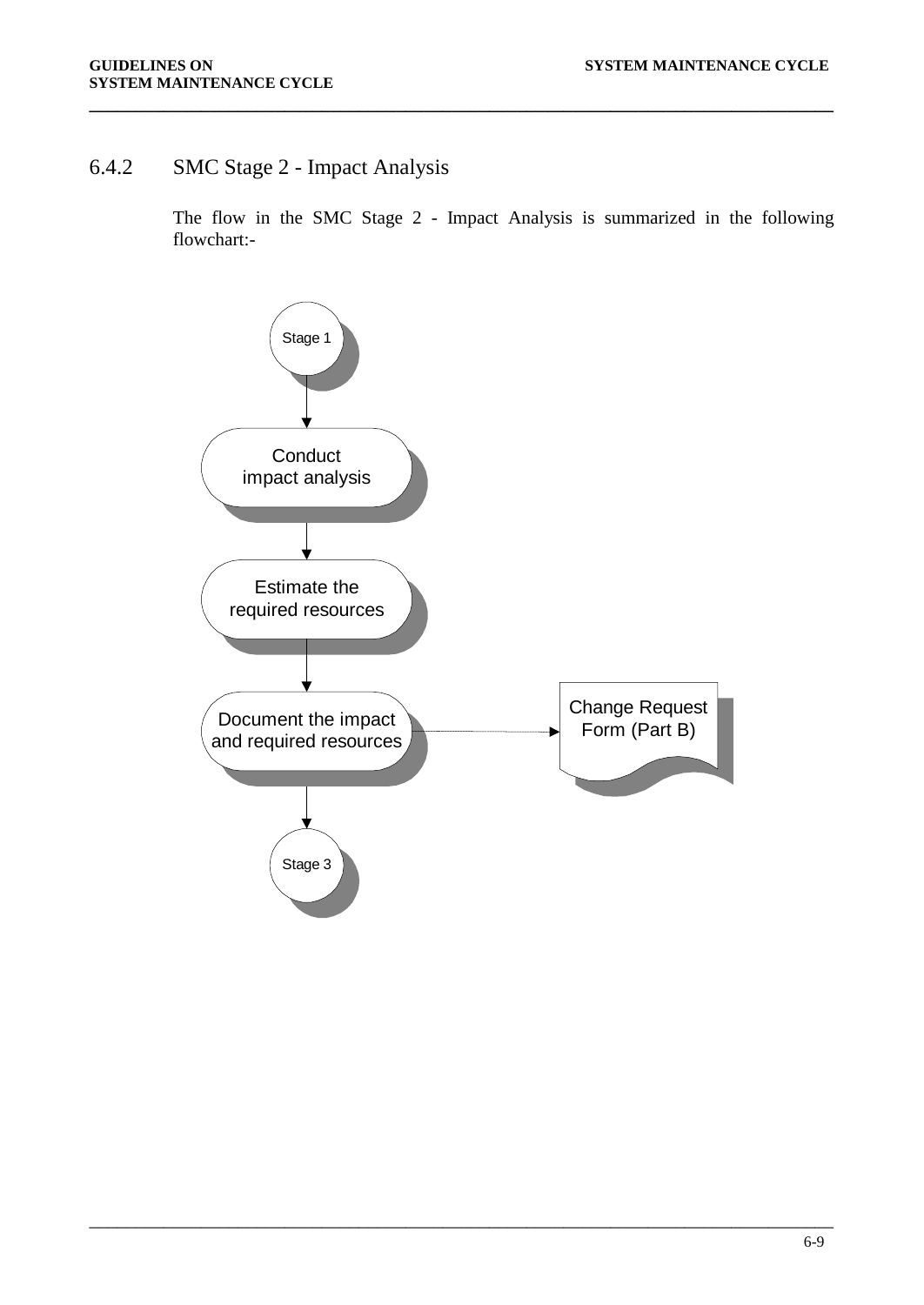## 6.4.2.1 Conduct impact analysis

Maintenance Team is responsible for thoroughly analysing the accepted change requests on technical perspectives. The analysis should assess the feasibility, scope, impact and potential ripple effects caused by the change as well as the possible solutions. Maintenance Team should also assure the impacts on business and user perspectives have been adequately analysed. The following major items should be considered in the impact analysis:-

**\_\_\_\_\_\_\_\_\_\_\_\_\_\_\_\_\_\_\_\_\_\_\_\_\_\_\_\_\_\_\_\_\_\_\_\_\_\_\_\_\_\_\_\_\_\_\_\_\_\_\_\_\_\_\_\_\_\_\_\_\_\_\_\_\_\_\_\_\_\_\_\_\_\_\_\_\_\_\_\_**

For business and user perspectives

- user's organisation and roles;
- operating procedures:
- staffing;
- skills; and
- scope of services.

#### For technical perspectives

- system functionality;
- user interfaces;
- other systems which interface with the application system;
- documentation:
- capacity and performance;
- safety and security;
- reliability; and
- data sharing.

### 6.4.2.2 Estimate the required resources

Based on the impact analysis result, resources required for the implementation of the requested change are estimated. Factors to be considered in the estimation include:-

- software and hardware;
- manpower;
- costs & schedule; and
- function point.

Guidance on resources estimation can be found in the OGCIO ["Resources Estimation](http://itginfo.ccgo.hksarg/content/sm/docs/G19.doc)  [Guide \[G19\]"](http://itginfo.ccgo.hksarg/content/sm/docs/G19.doc).

### 6.4.2.3 Document the impact and required resources

The impact analysis result and resources estimation should be documented in Part B of the CRF. Details of the CRF will be described in [Section 7.2.](#page-31-0) At the end of Stage 2, the updated CRF will be returned to the Maintenance Board for further processing.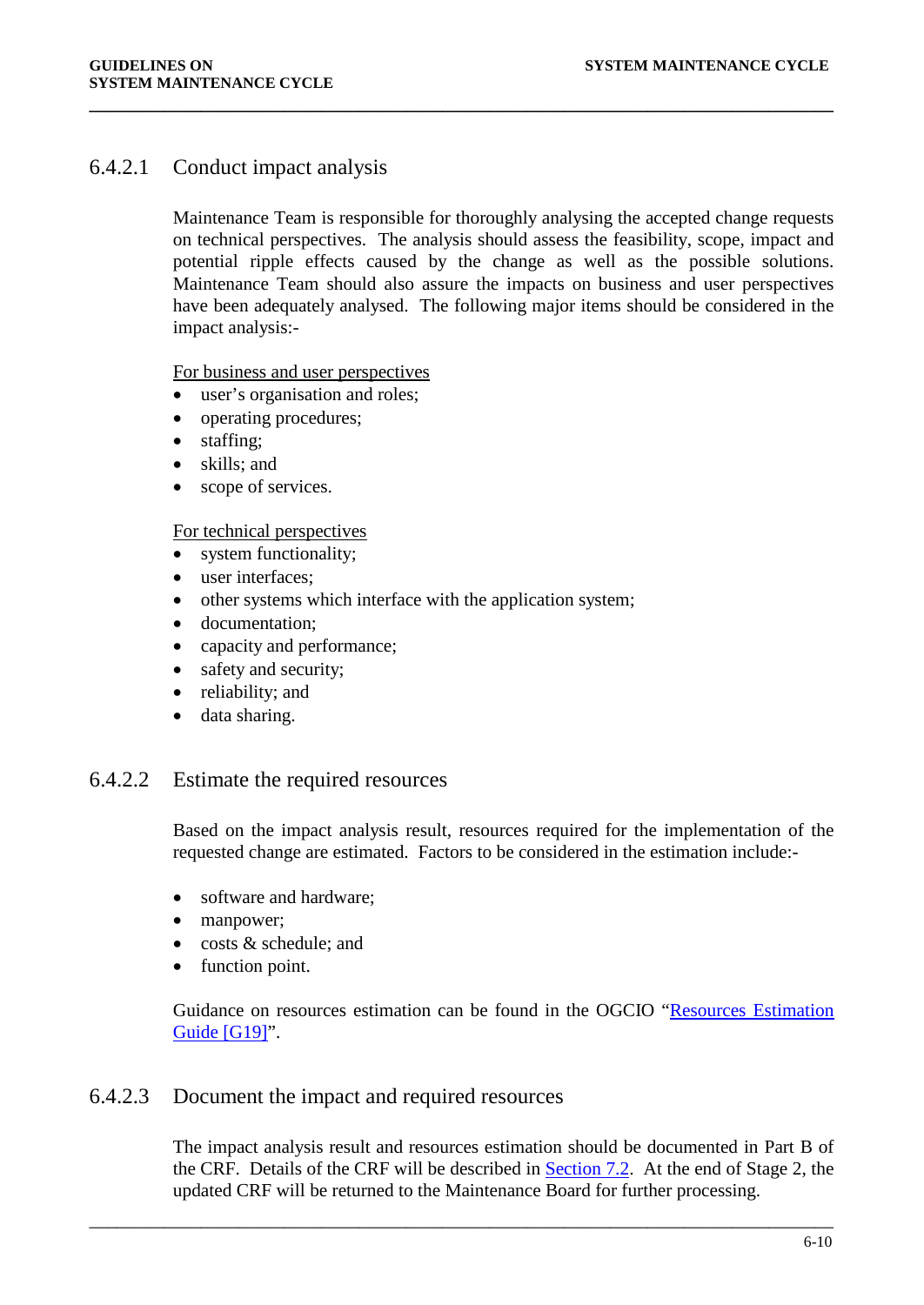## <span id="page-23-0"></span>6.4.3 SMC Stage 3 - Disposition

The flow in the SMC Stage 3 - Disposition is summarized in the following flowchart:-

**\_\_\_\_\_\_\_\_\_\_\_\_\_\_\_\_\_\_\_\_\_\_\_\_\_\_\_\_\_\_\_\_\_\_\_\_\_\_\_\_\_\_\_\_\_\_\_\_\_\_\_\_\_\_\_\_\_\_\_\_\_\_\_\_\_\_\_\_\_\_\_\_\_\_\_\_\_\_\_\_**

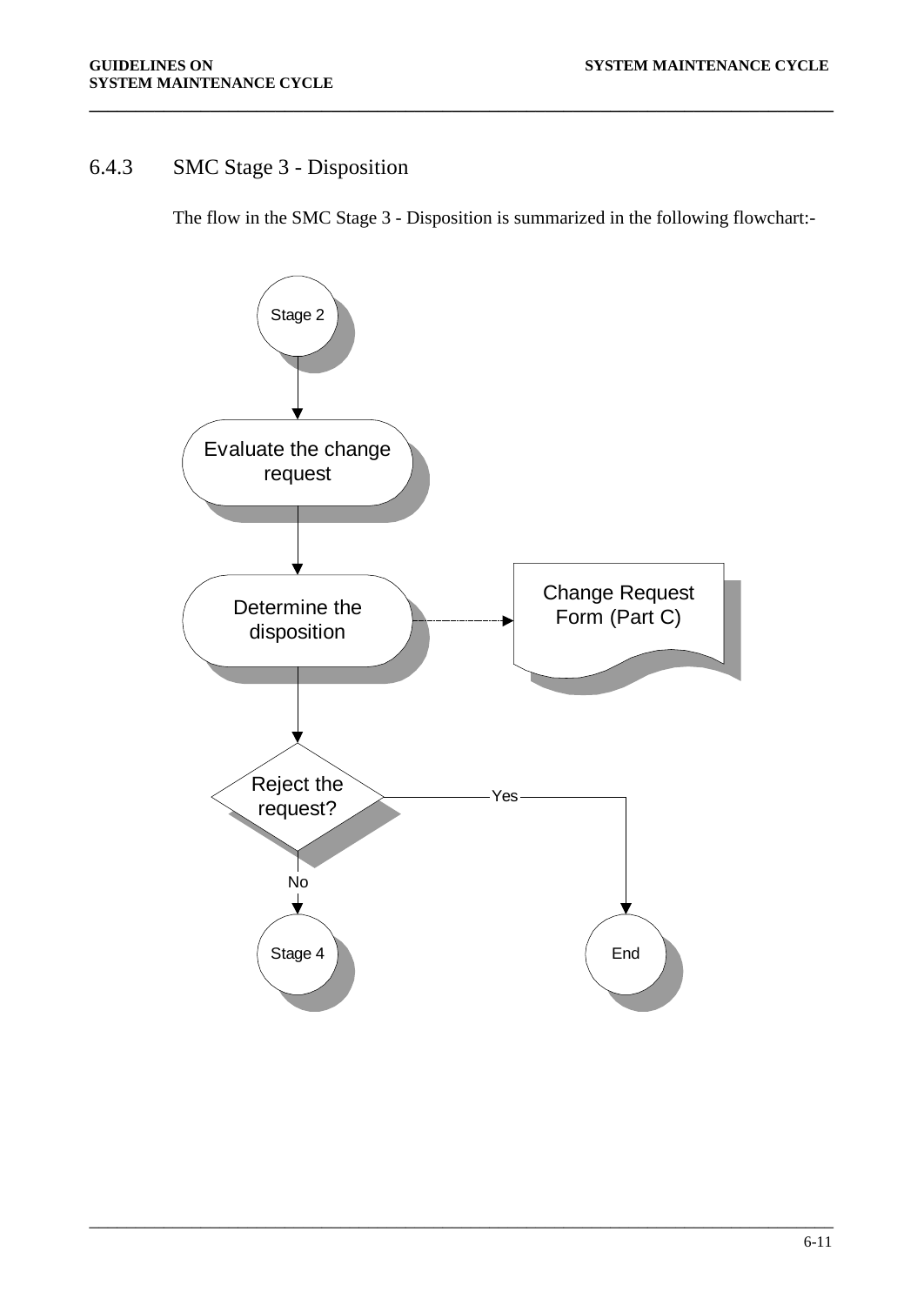## 6.4.3.1 Evaluate the change request

Based on the results from Stage 2, the Maintenance Board evaluates the justification of the change request. Factors to be considered depend on the specific application system but should generally include the following:-

**\_\_\_\_\_\_\_\_\_\_\_\_\_\_\_\_\_\_\_\_\_\_\_\_\_\_\_\_\_\_\_\_\_\_\_\_\_\_\_\_\_\_\_\_\_\_\_\_\_\_\_\_\_\_\_\_\_\_\_\_\_\_\_\_\_\_\_\_\_\_\_\_\_\_\_\_\_\_\_\_**

- tangible and intangible benefits gained from the change;
- total cost of the change;
- manpower required to implement the change;
- elapsed time needed to implement the change;
- disruption to current service; and
- retraining effort for operation personnel and user groups.

### 6.4.3.2 Determine the disposition

The Maintenance Board should finally reach a decision on the disposition of the change request. The following are possible dispositions:-

• Reject the change request

If the change request is determined to be rejected, Part C of the CRF will be updated with the reasons for rejection and returned to the originator.

• Defer the change request

If the change request is determined to be deferred for later re-consideration, Part C of the CRF will be updated and filed. Deferred request will be brought up by the Maintenance Board for review when required.

• Approve the change request

If the change request is determined to be approved, Part C of the CRF will be updated accordingly with the reasons for approval. Appropriate level of authority<sup>[5](#page-24-0)</sup> for approval should be followed.

The Maintenance Board will also assess the approved request with the existing outstanding requests and assign an implementation priority for it. Finally, the change request will be passed to the Maintenance Team for implementation.

<span id="page-24-0"></span> <sup>5</sup> ["Guidelines for OGCIO Staff on Acquisition of Stores & Services"](https://dp.ogcio.ccgo.hksarg/prodwas/wps/myportal/InternalInfo?isViewRec=true&recid=14678) in OGCIO Portal can be referenced.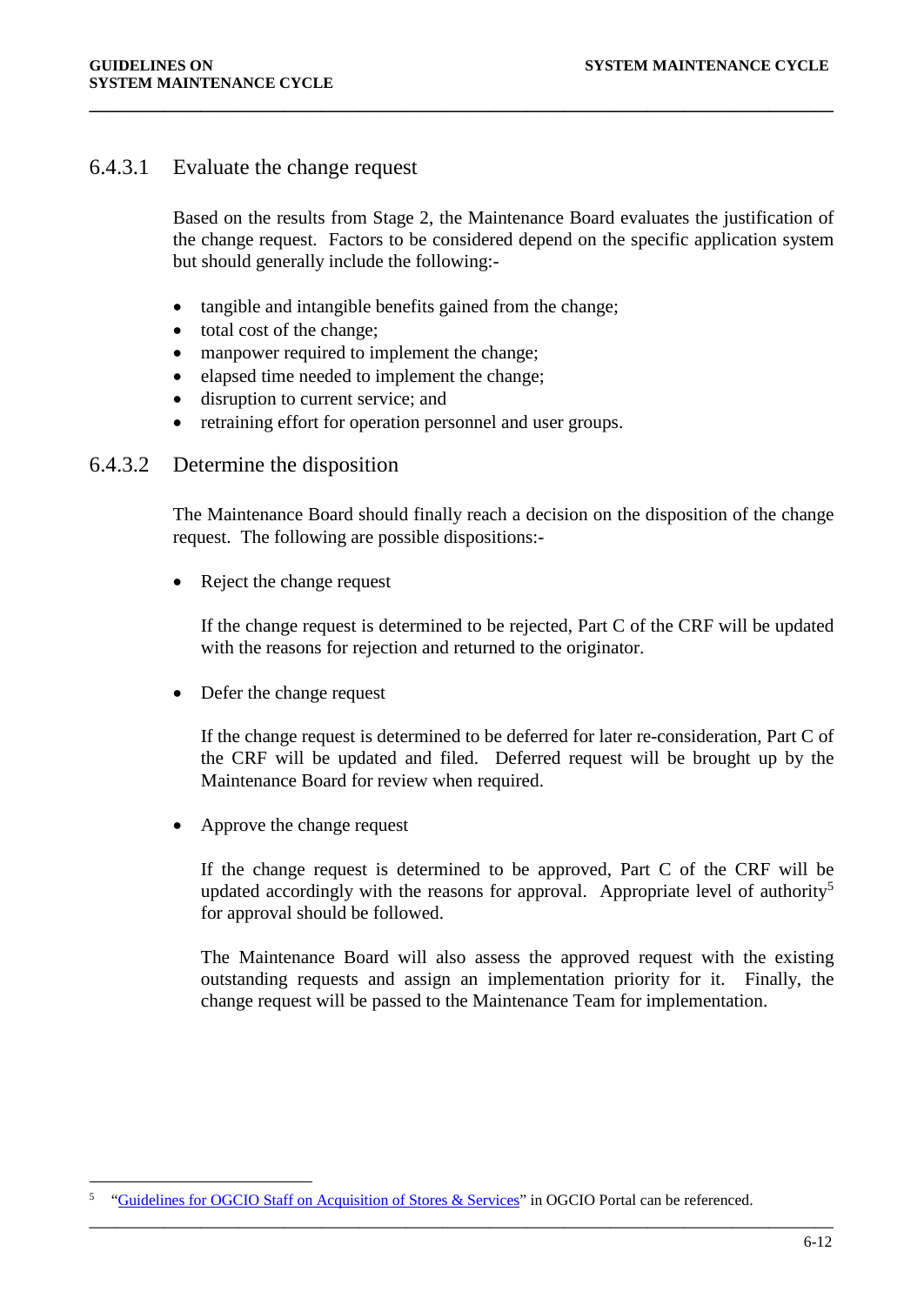## <span id="page-25-0"></span>6.4.4 SMC Stage 4 - Implementation

The flow in the SMC Stage 4 - Implementation is summarized in the following flowchart:-

**\_\_\_\_\_\_\_\_\_\_\_\_\_\_\_\_\_\_\_\_\_\_\_\_\_\_\_\_\_\_\_\_\_\_\_\_\_\_\_\_\_\_\_\_\_\_\_\_\_\_\_\_\_\_\_\_\_\_\_\_\_\_\_\_\_\_\_\_\_\_\_\_\_\_\_\_\_\_\_\_**

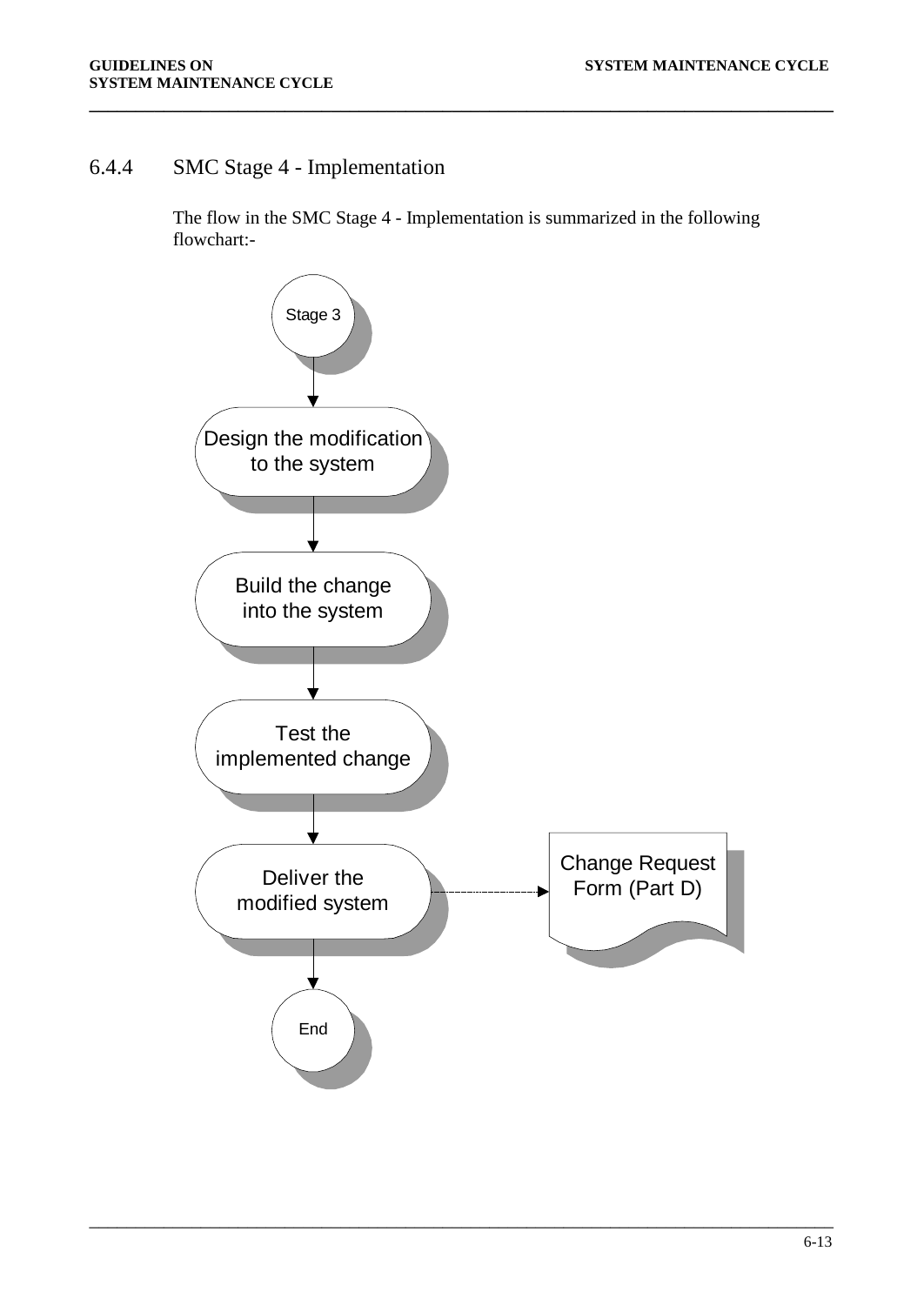## 6.4.4.1 Design the modification to the system

Based on the implementation priority assigned by the Maintenance Board, the Maintenance Team will conduct detailed design for the change request. The impact analysis result and resources estimation produced in Stage 2 will be used as input for the design work.

**\_\_\_\_\_\_\_\_\_\_\_\_\_\_\_\_\_\_\_\_\_\_\_\_\_\_\_\_\_\_\_\_\_\_\_\_\_\_\_\_\_\_\_\_\_\_\_\_\_\_\_\_\_\_\_\_\_\_\_\_\_\_\_\_\_\_\_\_\_\_\_\_\_\_\_\_\_\_\_\_**

In general, the main tasks include:-

- identify the affected software modules;
- update the revised design of the system; and
- develop test plan and implementation plan.

Based on the analysis results, the Maintenance Team should identify the software modules to be modified. The system documentation should also be modified to reflect the new design. Test plan and implementation plan should be produced which clearly state how the testing, implementation and delivery of the changes are to be accomplished with a minimal impact to current users. The design will form the blueprint for subsequent modification of the system.

The test plan should state the testing requirements and arrangement for the proposed changes. In general, the plan should cover the following areas:-

- Testing approaches like unit test, integration test, user acceptance test, regression test, etc.;
- Test resources like hardware, software, staffing, testing tool, etc.;
- Test data and expected results;
- Testing, problem reporting, error correction and retesting procedures; and
- Testing acceptance criteria.

The Implementation plan should define the implementation and delivery arrangements for the proposed changes. In general, the plan should cover the following areas:-

- Implementation and delivery approach;
- Implementation and delivery schedule;
- Implementation and delivery procedure; and
- Backup and recovery procedures.

Maintenance Team should be aware of and coordinate all changes on the software components and control the concurrent access of program sources/documentation to ensure integrity and traceability throughout the System Maintenance Cycle. This is of particular importance when the application is subject to large scale enhancements (e.g. a major enhancement due to year 2000 compliance issue), in which some maintenance activities have to be done in parallel with others or even some SDLC activities.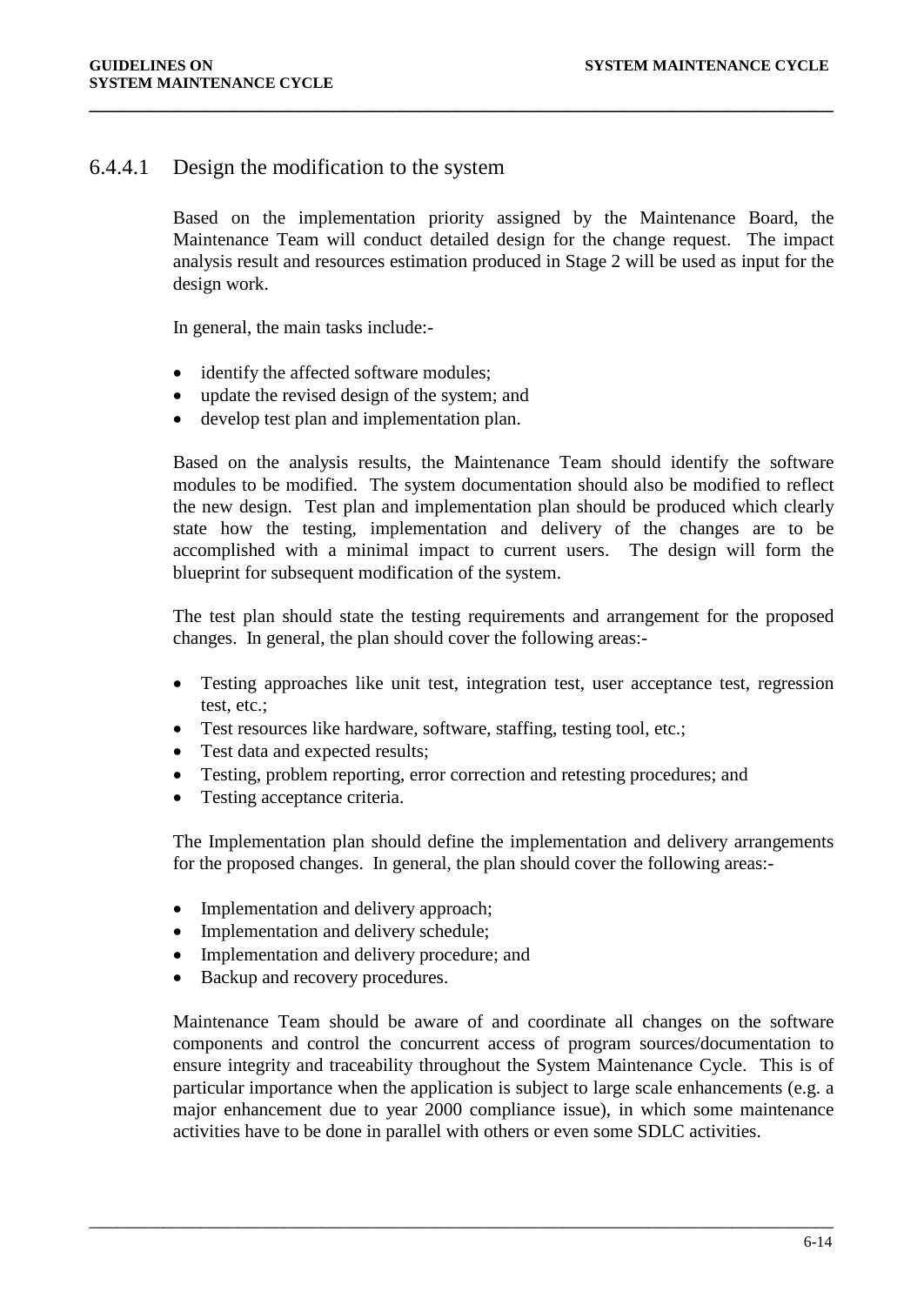## 6.4.4.2 Build the change into the system

The Maintenance Team is responsible for building the approved change into the application system according to the design. In general, the building processes involve modification of the software modules and revision of the associated system documentation (e.g. manuals stipulated in the ["Documentation Standards for](http://itginfo.ccgo.hksarg/content/sm/docs/S8.doc)  [Implementation Phase \[S8\]"](http://itginfo.ccgo.hksarg/content/sm/docs/S8.doc)). After the modifications are coded and unit-tested, or at appropriate interval during coding, the modified software should be integrated with the system and integration test should be refined and performed. All effects (e.g., functional, performance, etc.) of the modification on the existing system should be assessed and any unacceptable impacts should also be noted. A return to the coding and testing may be required to remedy such impacts.

**\_\_\_\_\_\_\_\_\_\_\_\_\_\_\_\_\_\_\_\_\_\_\_\_\_\_\_\_\_\_\_\_\_\_\_\_\_\_\_\_\_\_\_\_\_\_\_\_\_\_\_\_\_\_\_\_\_\_\_\_\_\_\_\_\_\_\_\_\_\_\_\_\_\_\_\_\_\_\_\_**

The Maintenance Manager should carefully monitor the progress of the implementation as well as the use of allocated resources. Any large discrepancy in the schedule and resource utilization should be reported to the Maintenance Board for consideration. Besides, periodic control reports on the progress and status of the maintenance activities should be produced as stated in the maintenance plan and submitted to Maintenance Board for review. Details of the control reports will be described in the [Section 7.3.](#page-34-0)

## 6.4.4.3 Test the implemented change

Once change has been made to the software modules, it should be thoroughly tested to ensure the change is correct and does not introduce other errors to existing functions.

Once the change is completely tested on the technical aspect, it should be tested on the user aspect where appropriate. The user acceptance tests should be conducted by the user representatives of the modified system. This is to ensure that the implemented change is satisfactory to the customer. The acceptance should cover the application system as well as the associated documentation.

Please refer to the ["Guidelines for Application Software Testing \[G20\]"](http://itginfo.ccgo.hksarg/content/sm/docs/G20.doc) for the various testing techniques and guidelines.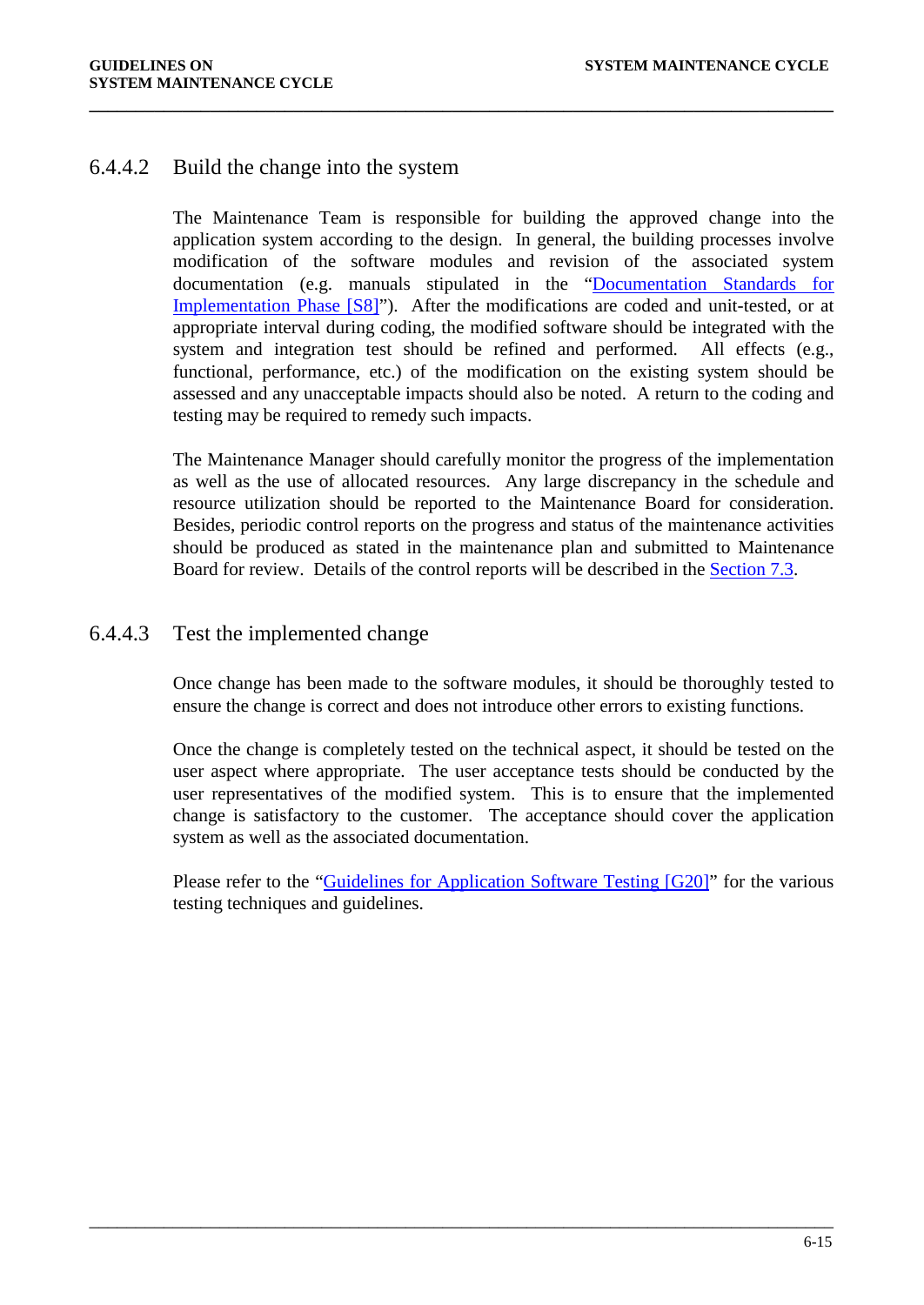## 6.4.4.4 Deliver the modified system

After successful testing, the implemented change could be delivered. To reduce the risks associated with the delivery of the change, the Maintenance Manager should plan for and document the delivery procedures to ensure minimal impact on the user and the system due to unforeseen software failures not detected during testing. To reduce the impact to users' daily operation, it is suggested to arrange with users regular time slot (e.g. the first Thursday of every month) for implementing changes.

**\_\_\_\_\_\_\_\_\_\_\_\_\_\_\_\_\_\_\_\_\_\_\_\_\_\_\_\_\_\_\_\_\_\_\_\_\_\_\_\_\_\_\_\_\_\_\_\_\_\_\_\_\_\_\_\_\_\_\_\_\_\_\_\_\_\_\_\_\_\_\_\_\_\_\_\_\_\_\_\_**

When a change is a significant modification of user interfaces or functionality, user training should be arranged.

The main tasks in the delivery processes involve:-

- conduction of physical check;
- notification of the user community;
- preparation of archives of the old system for backup and testing of recovery if required; and
- conduction of installation and training.

Finally, upon the successful delivery of the change, originator of the change request should accept the implemented change by signing on Part D of the CRF and returning to the Maintenance Board. Besides, the Maintenance Manager should also record the details of implementation, the actual resources expenditure and the alteration of the system's function point on Part D of the CRF.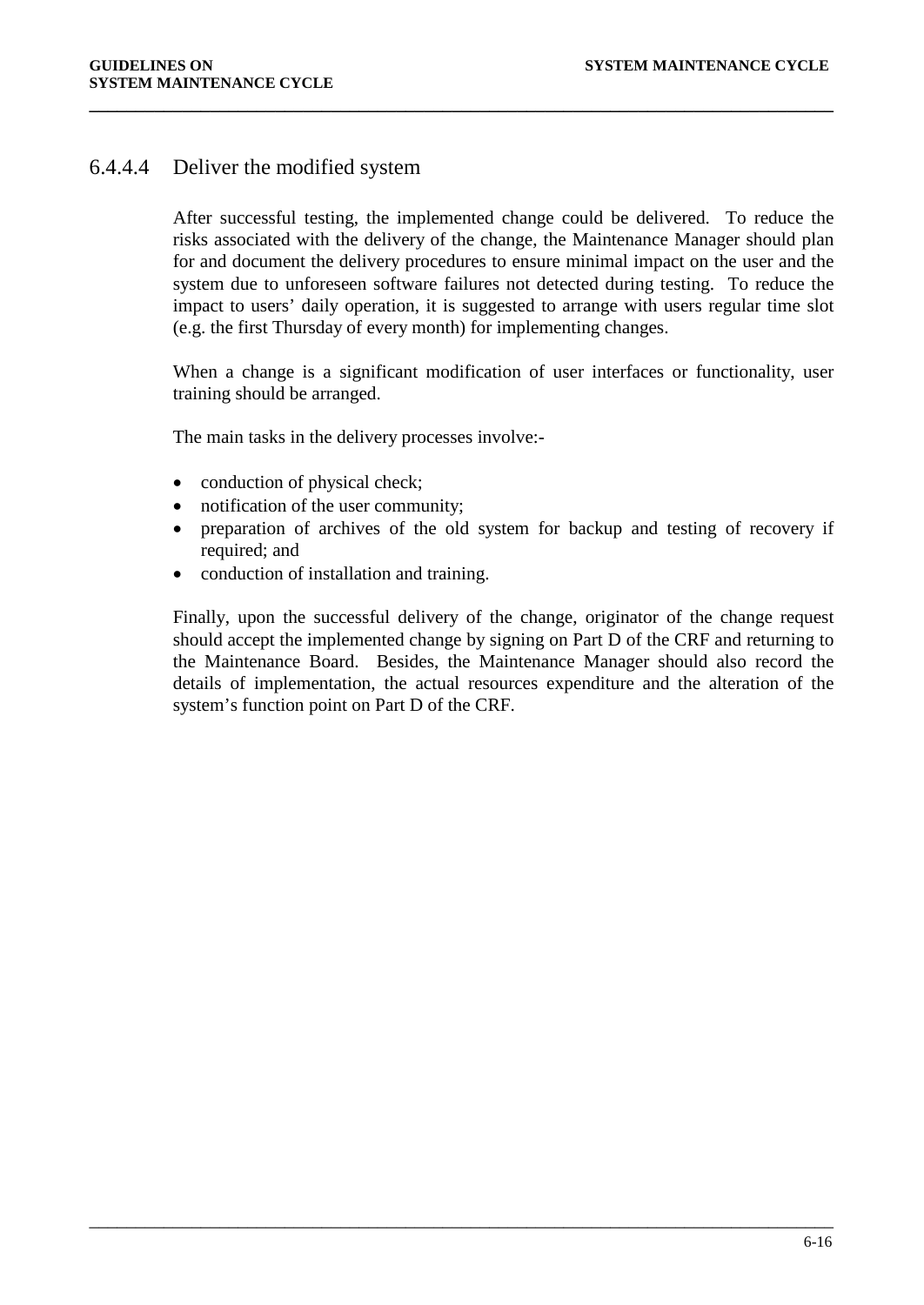## <span id="page-29-0"></span>6.5 SYSTEM RETIREMENT

The SMC runs to end when the application system is retired. System retirement is the removal of an existing system from its active use either by ceasing its operation, or by replacing it with a new system. The retirement process should be well planned and with detailed procedures specified.

**\_\_\_\_\_\_\_\_\_\_\_\_\_\_\_\_\_\_\_\_\_\_\_\_\_\_\_\_\_\_\_\_\_\_\_\_\_\_\_\_\_\_\_\_\_\_\_\_\_\_\_\_\_\_\_\_\_\_\_\_\_\_\_\_\_\_\_\_\_\_\_\_\_\_\_\_\_\_\_\_**

All users of the system should be formally notified about the retirement. The actual date of the removal of the retiring system or the available of the replacement system should be made known to the users and time should be allowed for users to make necessary arrangements. Besides, the notification should include statement as to why the system is not being used or replaced.

In case the retiring system is replaced by a new one, the system cut-over strategy (e.g. direct cut-over, parallel run, multiple phases, etc.) should be considered to ensure smooth transition and minimal impact to users.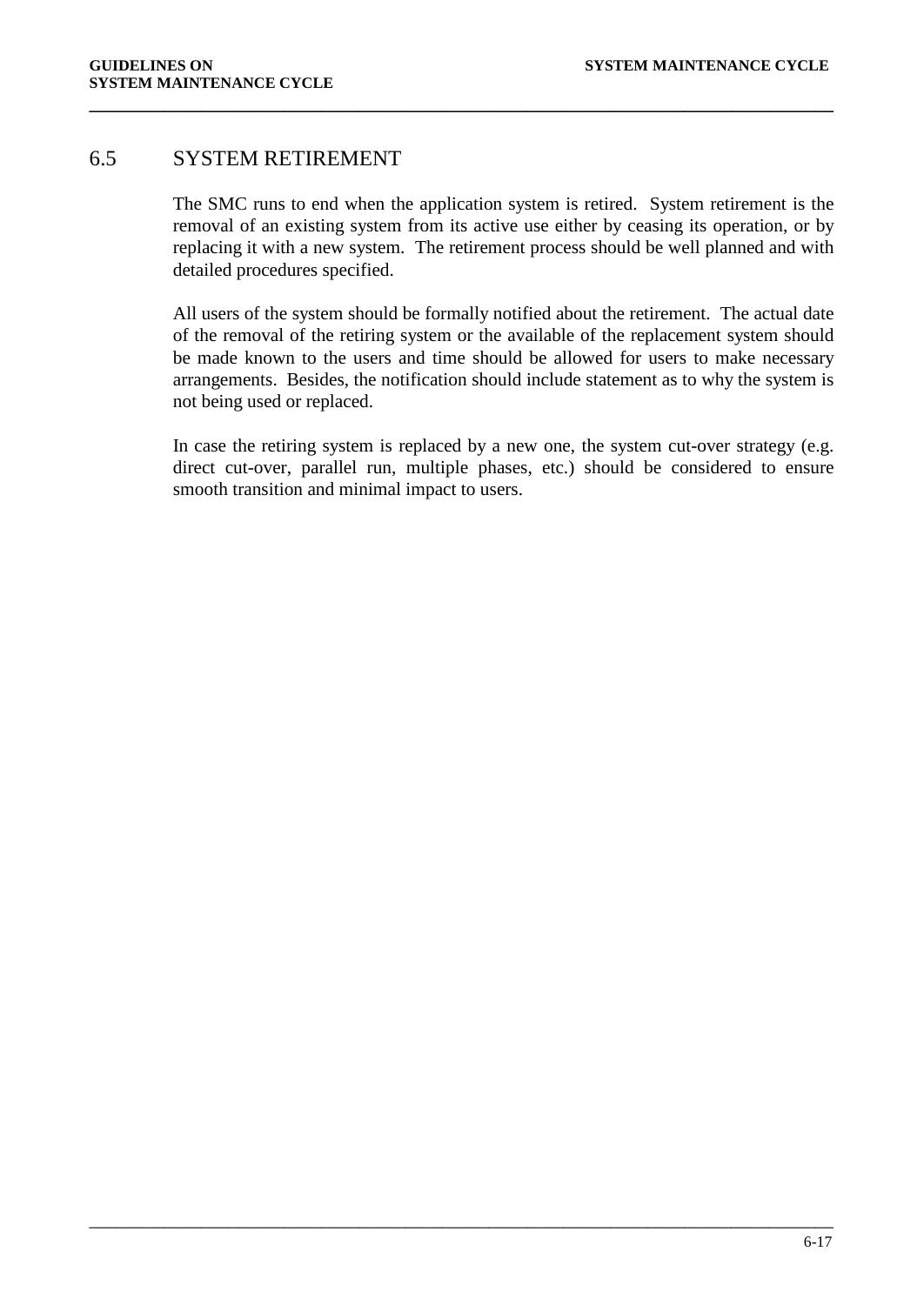## <span id="page-30-0"></span>**7. SMC DELIVERABLES**

## <span id="page-30-1"></span>7.1 MAINTENANCE PLAN

A maintenance plan is required for efficient and effective maintenance of an application system in SMC. A maintenance plan should be prepared by the Maintenance Manager in the Project Closure Stage and submitted to PSC for approval. Review of the plan should be conducted by the Maintenance Board when need arises and approved by the immediate supervisor of the Maintenance Board members. The plan also serves as a user guide for system maintenance.

**\_\_\_\_\_\_\_\_\_\_\_\_\_\_\_\_\_\_\_\_\_\_\_\_\_\_\_\_\_\_\_\_\_\_\_\_\_\_\_\_\_\_\_\_\_\_\_\_\_\_\_\_\_\_\_\_\_\_\_\_\_\_\_\_\_\_\_\_\_\_\_\_\_\_\_\_\_\_\_\_**

The following main areas are suggested to be covered in the plan:-

1. Organisation

This area defines the maintenance organisation adopted for the application system. Staff assignment, responsibilities and delegated authority of each SMC role are also included.

2. Maintenance Process

This area documents the procedure of the maintenance activities. The System Maintenance Cycle suggested in [Section 6](#page-13-0) of this guide should form the basis of the process and be customized according to individual situation. In particular, characteristics of the application system like risk of failure, application size, number of users, etc. should be taken into consideration in the customization. Besides, the mechanisms employed and system statistics collected for monitoring and control of the maintenance activities are also included.

#### 3. SMC Deliverables

This area lists out deliverables which will be produced in the SMC. These include Change Request Form and control reports required for effective management of the maintenance activities. The purpose and content of the deliverables are also covered.

#### 4. Maintenance Resources and Facilities

This area lists out the resources and facilities (scheduled time slot, hardware, software, system documentation, personnel, office facilities, etc.) dedicated to the maintenance activities.

A sample of Maintenance Plan is available on the [Best Practice for IT/IS Management](http://itginfo.ccgo.hksarg/content/best_practice/sdm_ord.htm) webpage at ITG InfoStation for reference.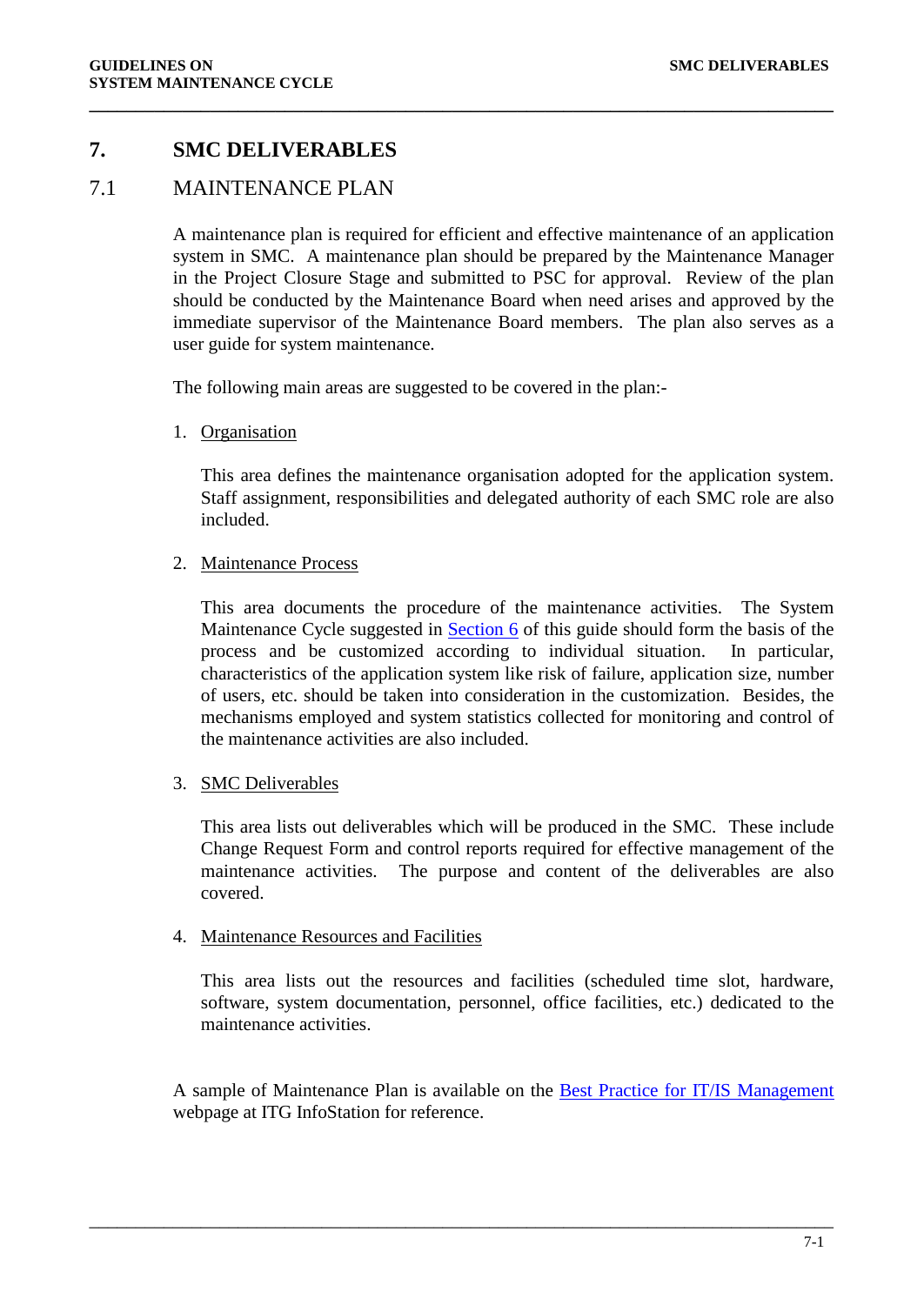## <span id="page-31-0"></span>7.2 CHANGE REQUEST FORM (CRF)

The Change Request Form records the processing information of the change request from initiation of the request to acceptance of the implemented change.

**\_\_\_\_\_\_\_\_\_\_\_\_\_\_\_\_\_\_\_\_\_\_\_\_\_\_\_\_\_\_\_\_\_\_\_\_\_\_\_\_\_\_\_\_\_\_\_\_\_\_\_\_\_\_\_\_\_\_\_\_\_\_\_\_\_\_\_\_\_\_\_\_\_\_\_\_\_\_\_\_**

The CRF consists of four parts corresponding to the four SMC stages of System Maintenance activity.

#### Part A - Initiation

This part should be completed by the requester upon initiation of the change request.

Details include:-

- Name of application system and/or Sub-system;
- Type and priority of the change request;
- Expected date of implementation;
- Description of change required;
- Reasons for the change;
- Name, designation, signature of the officer making the request;
- Date of request; and
- Name, designation, signature of the User Assurance Coordinator or Maintenance Manager supporting the requester.

#### Part B – Impact Analysis

This part should be completed by the maintenance team member who is responsible for the analysis of the change request.

Details include:

- Results of impact analysis ;
- Estimation of the required resources on cost and staff effort;

- Estimation of the system's function point value;
- Name, designation and signature of the officer responsible for the analysis; and
- Date of analysis.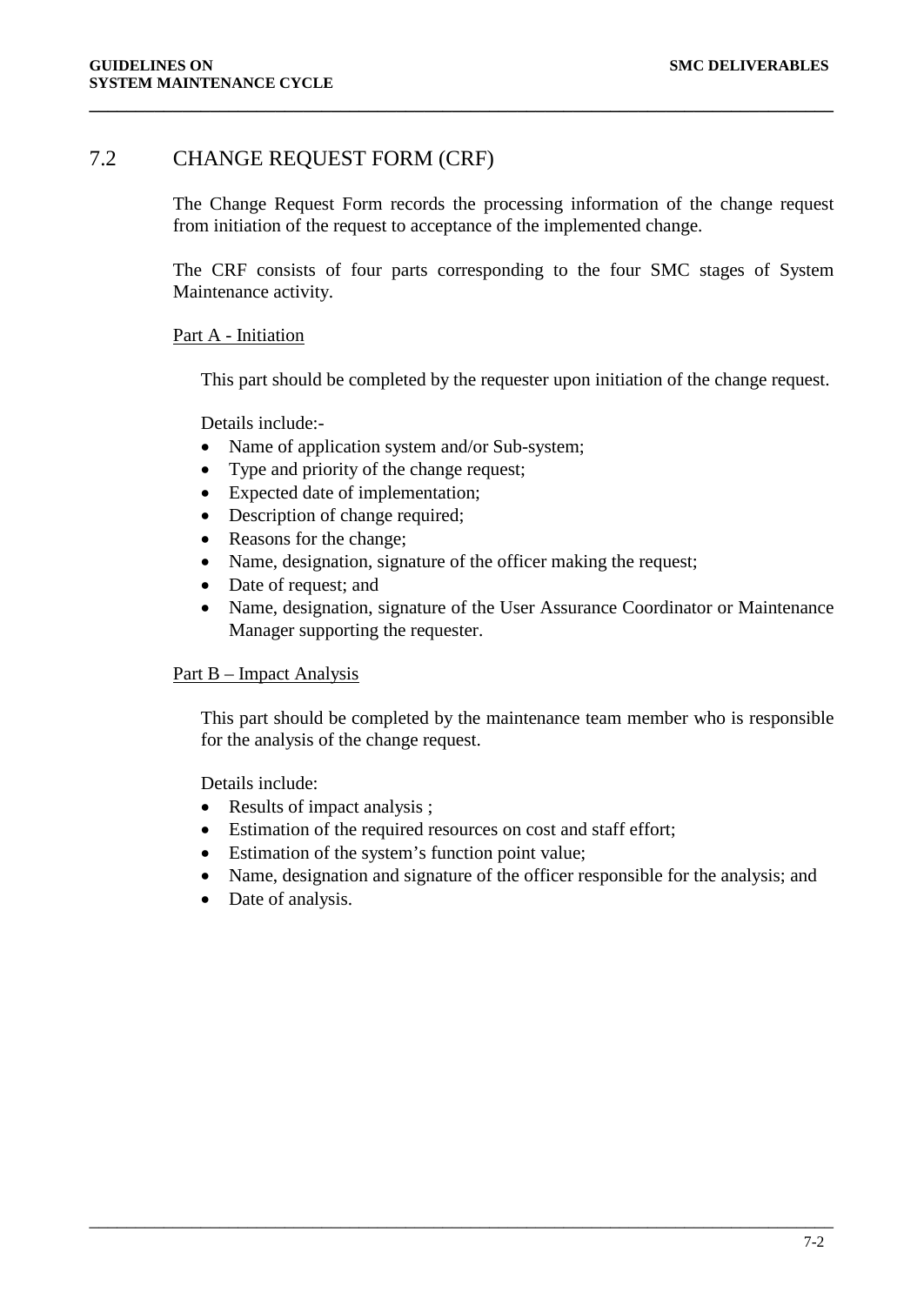#### Part C – Disposition

This part should be completed by the Maintenance Board.

Details include:

• Disposition (e.g. approve, reject or defer) of the change request;

**\_\_\_\_\_\_\_\_\_\_\_\_\_\_\_\_\_\_\_\_\_\_\_\_\_\_\_\_\_\_\_\_\_\_\_\_\_\_\_\_\_\_\_\_\_\_\_\_\_\_\_\_\_\_\_\_\_\_\_\_\_\_\_\_\_\_\_\_\_\_\_\_\_\_\_\_\_\_\_\_**

- Reasons/remarks on the disposition;
- Name, designation and signature of the User Assurance Coordinator and Maintenance Manager;
- Date of disposition;
- Name, designation and signature of the endorsing officer;
- Date of endorsement: and
- Remarks on the endorsement.

#### Part D – Implementation

This part should be completed by the requester and Maintenance Manager after the successful delivery of the implemented change.

Details on acceptance include:

- Date of User Acceptance Test (if applicable);
- Date of delivery;
- Name, designation and signature of the officer accepting the implemented change; and
- Date of the acceptance.

Details on implementation $6$  include:

- Date of start and completion of the implementation;
- Actual resources utilization on cost and human effort;
- Total adjusted function point of the system after the maintenance;
- Remarks on the implementation;
- Name, designation and signature of the recording officer; and
- Date of recording.

The completed CRF, together with the test plan/implement plan should then be filed in appropriate project file for future references.

<span id="page-32-0"></span>\_\_\_\_\_\_\_\_\_\_\_\_\_\_\_\_\_\_\_\_\_\_\_\_\_\_\_\_\_\_\_\_\_\_\_\_\_\_\_\_\_\_\_\_\_\_\_\_\_\_\_\_\_\_\_\_\_\_\_\_\_\_\_\_\_\_\_\_\_\_\_\_\_\_\_\_\_\_\_\_ 6 Since the details on implementation are internal to OGCIO maintenance team, the team may decide, if appropriate, to record this information in separate form.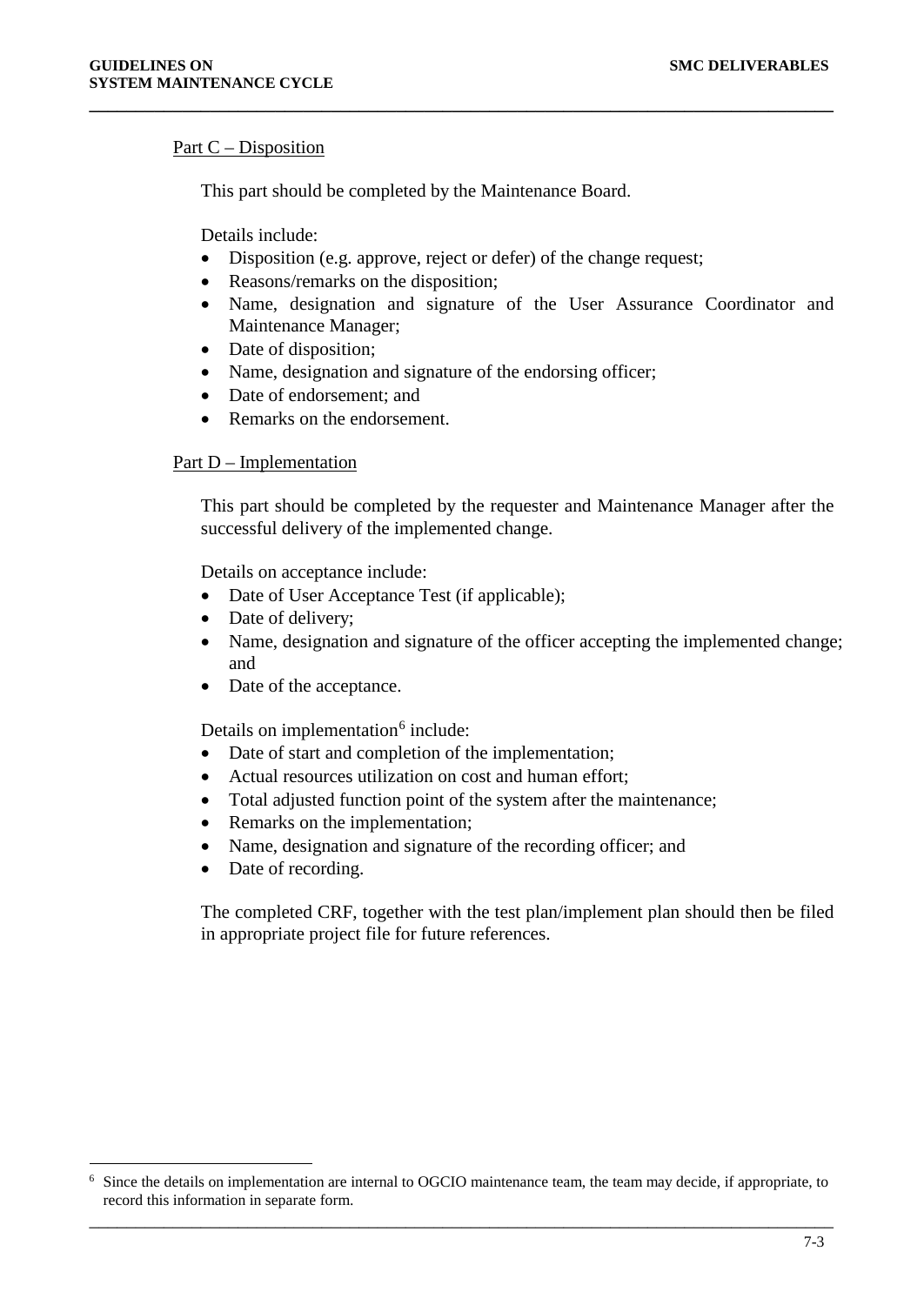The change requests should be categorized into different type according to the following classifications:-

**\_\_\_\_\_\_\_\_\_\_\_\_\_\_\_\_\_\_\_\_\_\_\_\_\_\_\_\_\_\_\_\_\_\_\_\_\_\_\_\_\_\_\_\_\_\_\_\_\_\_\_\_\_\_\_\_\_\_\_\_\_\_\_\_\_\_\_\_\_\_\_\_\_\_\_\_\_\_\_\_**

- Problem Report For changes which are initiated due to the deviation of the application system from the original design specification.
- Enhancement Request

For changes which are initiated to improve the services provided by the application or entertain new user requirements.

• Ad hoc Request

For changes which are initiated due to ad hoc requirement. It usually involves the extraction of production data of the application system and compilation of one-off report.

The priority rating of the change request should be initially suggested by the requester and subject to revision according to the Maintenance Board's disposition. The following are the criteria for consideration:-

• High

Causing loss of service or severe usability problems to a large number of users. Immediate action required. Allocate resources to implement immediately.

• Medium

No severe impact or only a few users are affected, but rectification should be performed as soon as possible and probably after the high priority request. To be allocated medium priority for resources.

• Low

A change is justified and necessary, but can wait until the next scheduled release or upgrade. To be allocated resources when available.

A sample of Change Request Form (CRF) can be found in [Appendix A.](#page-36-0) Maintenance teams are not required to strictly follow the format of the sample CRF. In case maintenance teams are already using their change request form, they are required to review their existing form, and when necessary, revise the form to ensure the mandatory items listed in this section are included.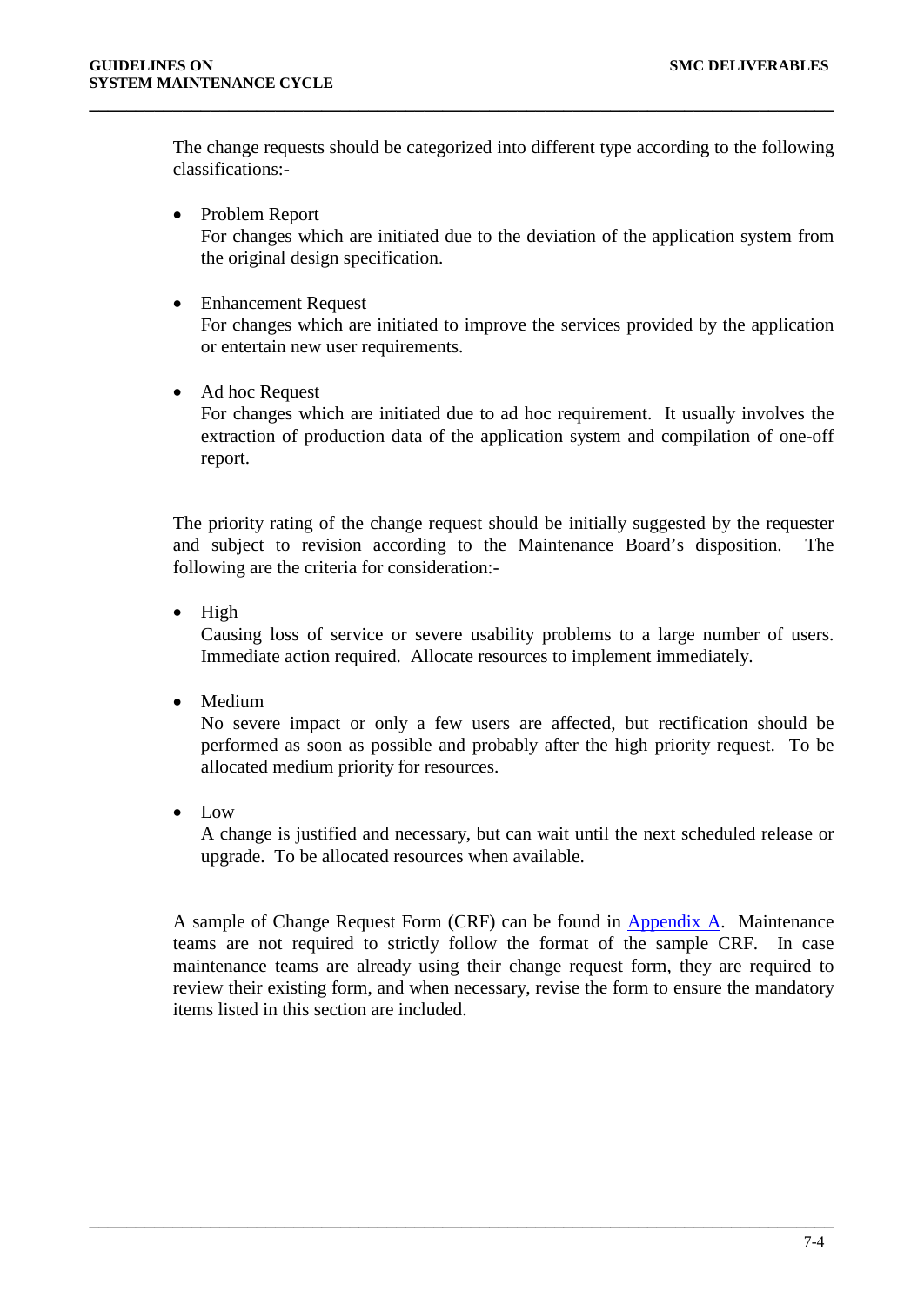## <span id="page-34-0"></span>7.3 CONTROL REPORTS

The control reports summarise the information about outstanding, rejected and completed change requests. It should be prepared by the Maintenance Team periodically as defined in the maintenance plan and submitted to the Maintenance Board for ongoing monitoring of the maintenance activities.

**\_\_\_\_\_\_\_\_\_\_\_\_\_\_\_\_\_\_\_\_\_\_\_\_\_\_\_\_\_\_\_\_\_\_\_\_\_\_\_\_\_\_\_\_\_\_\_\_\_\_\_\_\_\_\_\_\_\_\_\_\_\_\_\_\_\_\_\_\_\_\_\_\_\_\_\_\_\_\_\_**

The major information to be included on the control reports is:-

- 1. List of outstanding change requests
	- Reference No. of the change request;
	- Short description of the requested change;
	- Type of the request
		- − Problem Report;
		- − Enhancement Request; or
		- − Ad hoc Request.
	- Priority of the request;
	- Date of request; and
	- Status of the request
		- − Pending for impact analysis;
		- − Pending for approval;
		- − Pending for implementation;
		- − Implementation in progress;
		- − Deferred to mm/yyyy.
- 2. List of change requests completed/rejected
	- Reference No. of the change request;
	- Short description of the requested change;
	- Type of the request;
	- Priority of the request;
	- Dates of request; and
	- Date of delivery / Reason of rejection.

Samples of control reports can be found in [Appendix B.](#page-40-0)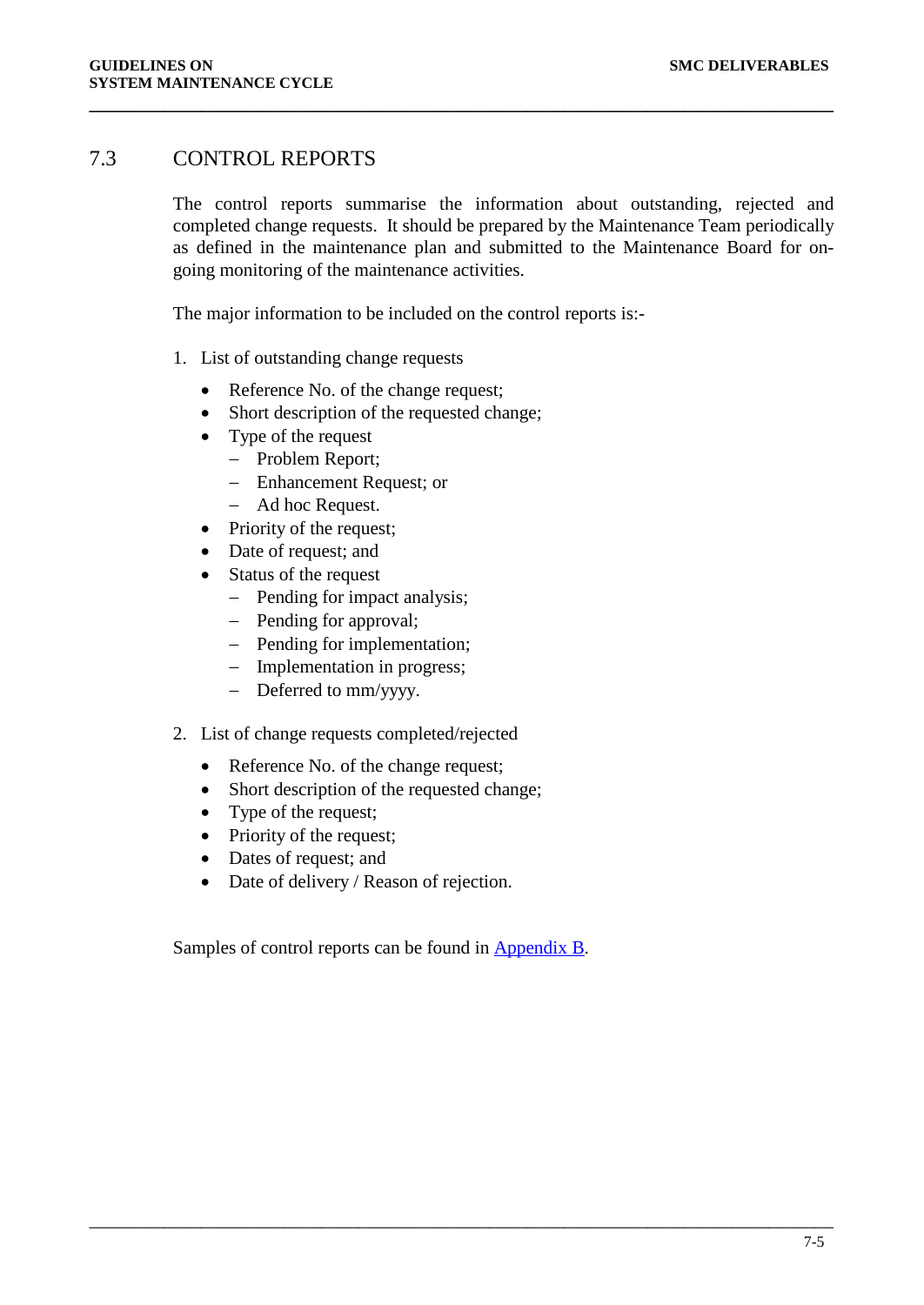## <span id="page-35-0"></span>**8. CONTRACTING OUT OF MAINTENANCE ACTIVITIES**

**\_\_\_\_\_\_\_\_\_\_\_\_\_\_\_\_\_\_\_\_\_\_\_\_\_\_\_\_\_\_\_\_\_\_\_\_\_\_\_\_\_\_\_\_\_\_\_\_\_\_\_\_\_\_\_\_\_\_\_\_\_\_\_\_\_\_\_\_\_\_\_\_\_\_\_\_\_\_\_\_**

In general, there are two major approaches on contracting out maintenance activities involved in the SMC. They are:-

- 1. Contracting out all SMC activities; and
- 2. Contracting out the implementation of change requests.

## <span id="page-35-1"></span>8.1 CONTRACTING OUT ALL SMC ACTIVITIES

In this approach, all the activities involved in the SMC are contracted out. The vendor will take up the roles of both the Maintenance Manager as well as the Maintenance Team Members. They are responsible for all the maintenance activities including the preparation of maintenance plan, performing on-going monitoring/support and conducting impact analysis and implementation in response to change requests raised.

Notwithstanding the contracting out of maintenance activities, the department is still accountable for the maintenance services provided to the users. An in-house IT officer (at the rank of Senior Systems Manager, Systems Manager, or equivalent) should be assigned to the maintenance project and be responsible for arranging the contract out agreement, its administration, overall management and quality assurance. The Maintenance Manager (from the outsourcer) should report to the in-house IT officer regularly.

## <span id="page-35-2"></span>8.2 CONTRACTING OUT THE IMPLEMENTATION OF CHANGE REQUESTS

In this approach, Maintenance Manager and Maintenance Team Members are still manned by in-house staff and are responsible for the preparation of maintenance plan and performing on-going monitoring/support. Besides, they are also responsible for the maintenance activities involved in Initiation Stage, Impact Analysis Stage and Disposition Stage (i.e. Stage 1 to 3) of SMC. The activities in the Implementation Stage will be contracted out as required. These include the modification, testing, revision of system documentation and the delivery of the requested change.

Remark: For the estimation of in-house resources required in monitoring contract-out projects, please refer to the ["Resources Estimation Guide \[G19\]"](http://itginfo.ccgo.hksarg/content/sm/docs/G19.doc).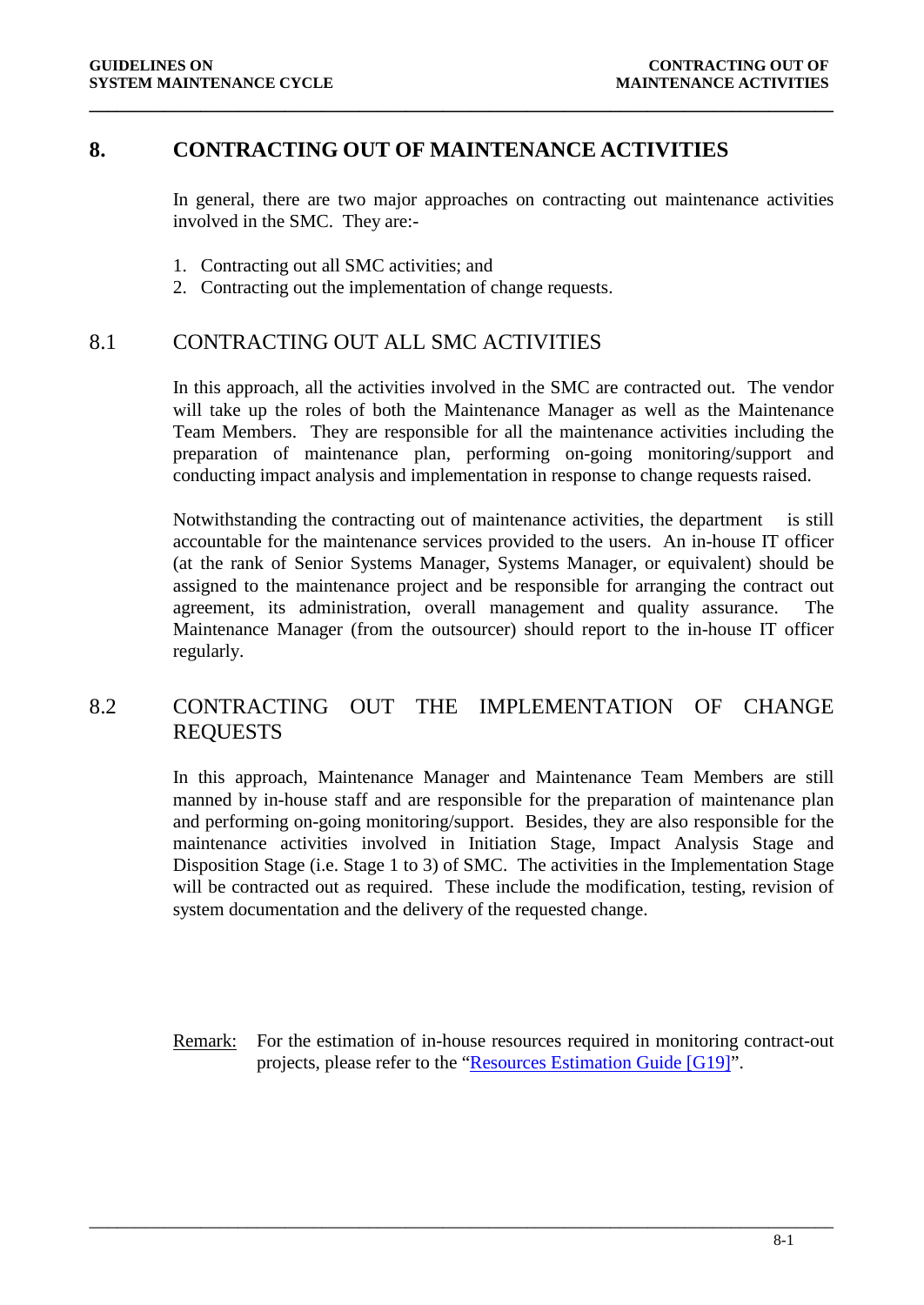# <span id="page-36-0"></span>**9. APPENDIX A – CHANGE REQUEST FORM**

**\_\_\_\_\_\_\_\_\_\_\_\_\_\_\_\_\_\_\_\_\_\_\_\_\_\_\_\_\_\_\_\_\_\_\_\_\_\_\_\_\_\_\_\_\_\_\_\_\_\_\_\_\_\_\_\_\_\_\_\_\_\_\_\_\_\_\_\_\_\_\_\_\_\_\_\_\_\_\_\_**

See next page.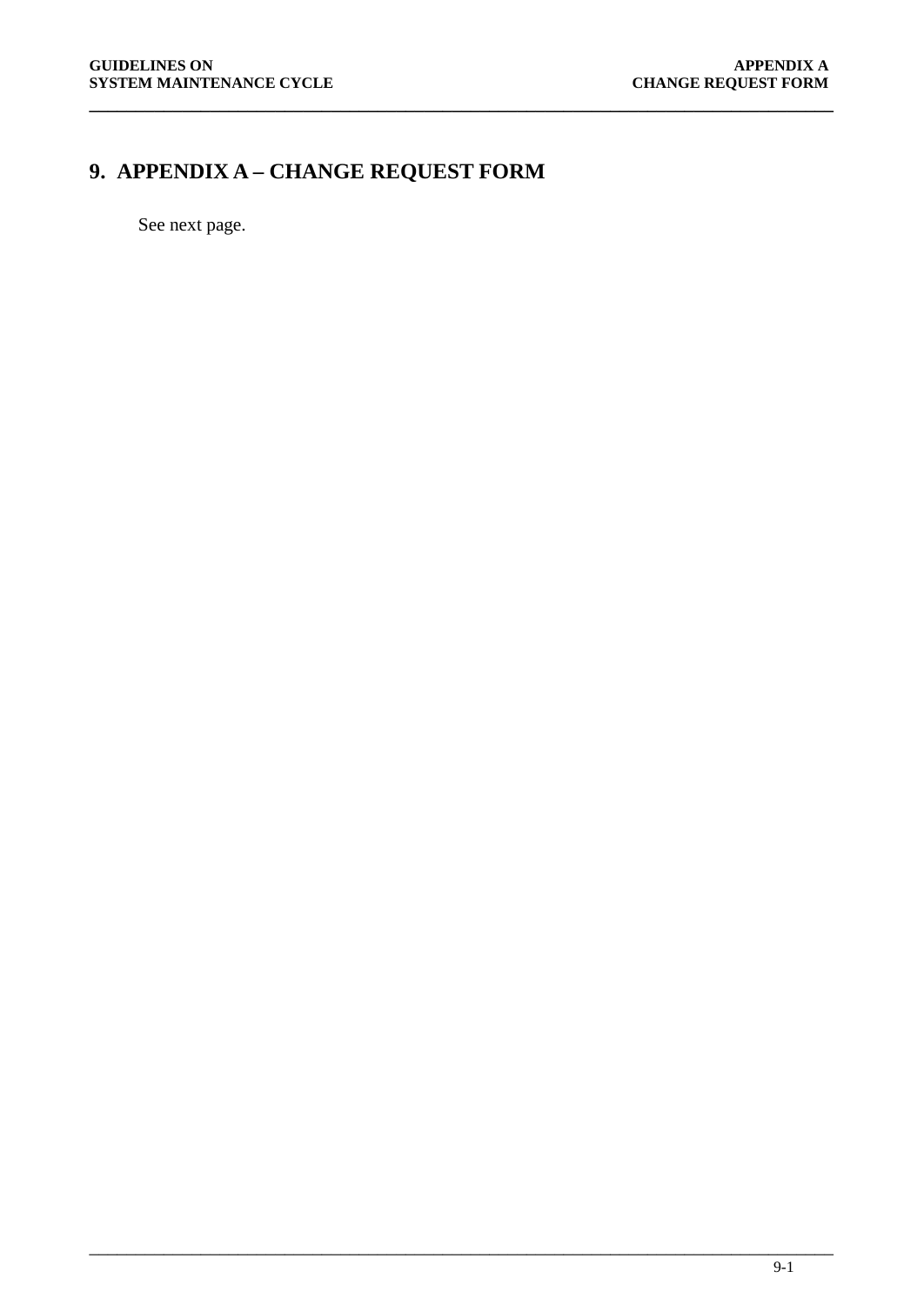## **CHANGE REQUEST FORM**

| <b>CHANGE REQUEST FORM</b>                                                      |               |                                       |                                                    |
|---------------------------------------------------------------------------------|---------------|---------------------------------------|----------------------------------------------------|
|                                                                                 |               | End User Ref. No.:<br>OGCIO Ref. No.: |                                                    |
| <b>PART A - INITIATION</b>                                                      |               |                                       |                                                    |
| CHANGE REQUEST (To be filled by the Requester)                                  |               |                                       |                                                    |
| Application System/Sub-system Name:                                             |               |                                       |                                                    |
| <b>Change Request Type:</b><br>$\Box$ Problem Report $\Box$ Enhancement Request |               |                                       | Ad hoc Request<br>$\Box$                           |
| Priority:<br>$\Box$ High                                                        | $\Box$ Medium |                                       | Low<br>П                                           |
| <b>Expected Delivery Date:</b>                                                  |               |                                       |                                                    |
| (use separate sheets if necessary)<br><b>Request Details:</b>                   |               |                                       |                                                    |
|                                                                                 |               |                                       |                                                    |
|                                                                                 |               |                                       |                                                    |
|                                                                                 |               |                                       |                                                    |
|                                                                                 |               |                                       |                                                    |
|                                                                                 |               |                                       |                                                    |
|                                                                                 |               |                                       |                                                    |
|                                                                                 |               |                                       |                                                    |
|                                                                                 |               |                                       |                                                    |
|                                                                                 |               |                                       |                                                    |
| (use separate sheets if necessary)<br>Reasons for the Change:                   |               |                                       |                                                    |
|                                                                                 |               |                                       |                                                    |
|                                                                                 |               |                                       |                                                    |
|                                                                                 |               |                                       |                                                    |
|                                                                                 |               |                                       |                                                    |
|                                                                                 |               |                                       |                                                    |
|                                                                                 |               |                                       |                                                    |
|                                                                                 |               |                                       |                                                    |
| Requested by:                                                                   | Supported by: |                                       |                                                    |
|                                                                                 |               |                                       | (User Assurance Coordinator / Maintenance Manager) |
| Signature:                                                                      | Signature:    |                                       |                                                    |
| Rank/Post:                                                                      | Rank/Post:    |                                       |                                                    |
| Date:                                                                           | Date:         |                                       |                                                    |
|                                                                                 |               |                                       |                                                    |
|                                                                                 |               |                                       |                                                    |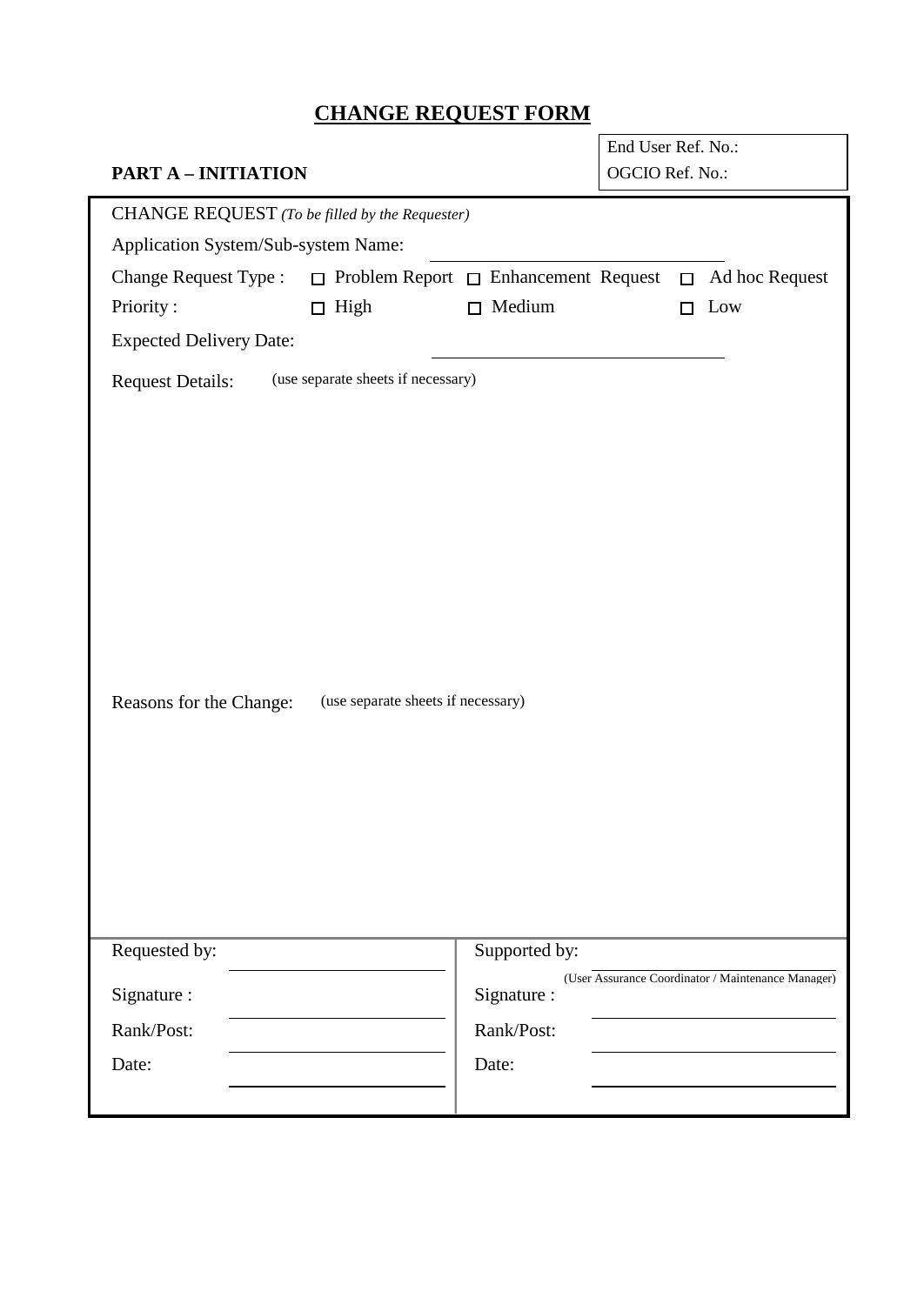|                                                     | End User Ref. No.:                 |                         |                       |  |
|-----------------------------------------------------|------------------------------------|-------------------------|-----------------------|--|
| <b>PART B - IMPACT ANALYSIS</b>                     |                                    |                         | OGCIO Ref. No.:       |  |
| ANALYSIS DETAILS (To be filled by Maintenance Team) |                                    |                         |                       |  |
| Results:                                            | (use separate sheets if necessary) |                         |                       |  |
|                                                     |                                    |                         |                       |  |
|                                                     |                                    |                         |                       |  |
|                                                     |                                    |                         |                       |  |
| <b>System Costs (Estimated):</b>                    |                                    |                         |                       |  |
|                                                     | One-time                           | <b>Annual Recurrent</b> | 5-Yr. Total           |  |
| <b>Total System Cost:</b>                           | HK\$                               | HK\$                    | HK\$                  |  |
| Exchange Rate applied:                              |                                    |                         |                       |  |
| Function Point Analysis (Estimated):                |                                    |                         |                       |  |
| Project Category:                                   | Added F.P.:                        | Changed F.P.:           | Deleted F.P.:         |  |
| Resources                                           | <b>SM</b>                          | API                     | <b>APII</b>           |  |
| Man-days (Estimated):                               |                                    |                         |                       |  |
| Remarks:                                            |                                    |                         |                       |  |
|                                                     |                                    |                         |                       |  |
| Analysed by:                                        |                                    | Rank/Post:              |                       |  |
|                                                     |                                    |                         |                       |  |
| Signature:                                          |                                    | Date:                   |                       |  |
| <b>PART C - DISPOSITION</b>                         |                                    |                         |                       |  |
| <b>DECISION</b> (To be filled by Maintenance Board) |                                    |                         |                       |  |
| Approved<br>$\Box$                                  | Rejected<br>$\Box$                 | Deferred to             |                       |  |
| Reasons/Remarks:                                    |                                    |                         |                       |  |
|                                                     |                                    |                         |                       |  |
|                                                     |                                    |                         |                       |  |
| By:                                                 | (User Assurance Coordinator)       | By:                     | (Maintenance Manager) |  |
| Signature :                                         |                                    | Signature :             |                       |  |
| Rank/Post:                                          |                                    | Rank/Post:              |                       |  |
| Date:                                               |                                    | Date:                   |                       |  |
|                                                     |                                    |                         |                       |  |
| (To be filled by appropriate authority*)            |                                    |                         |                       |  |
| Rank/Post:<br>Endorsed by:                          |                                    |                         |                       |  |
| Signature:                                          |                                    | Date:                   |                       |  |
| Remarks:                                            |                                    |                         |                       |  |
|                                                     |                                    |                         |                       |  |

(\*) ["Guidelines for OGCIO Staff on Acquisition of Stores & Services"](https://dp.ogcio.ccgo.hksarg/prodwas/wps/myportal/InternalInfo?isViewRec=true&recid=14678) in OGCIO Portal is available for reference.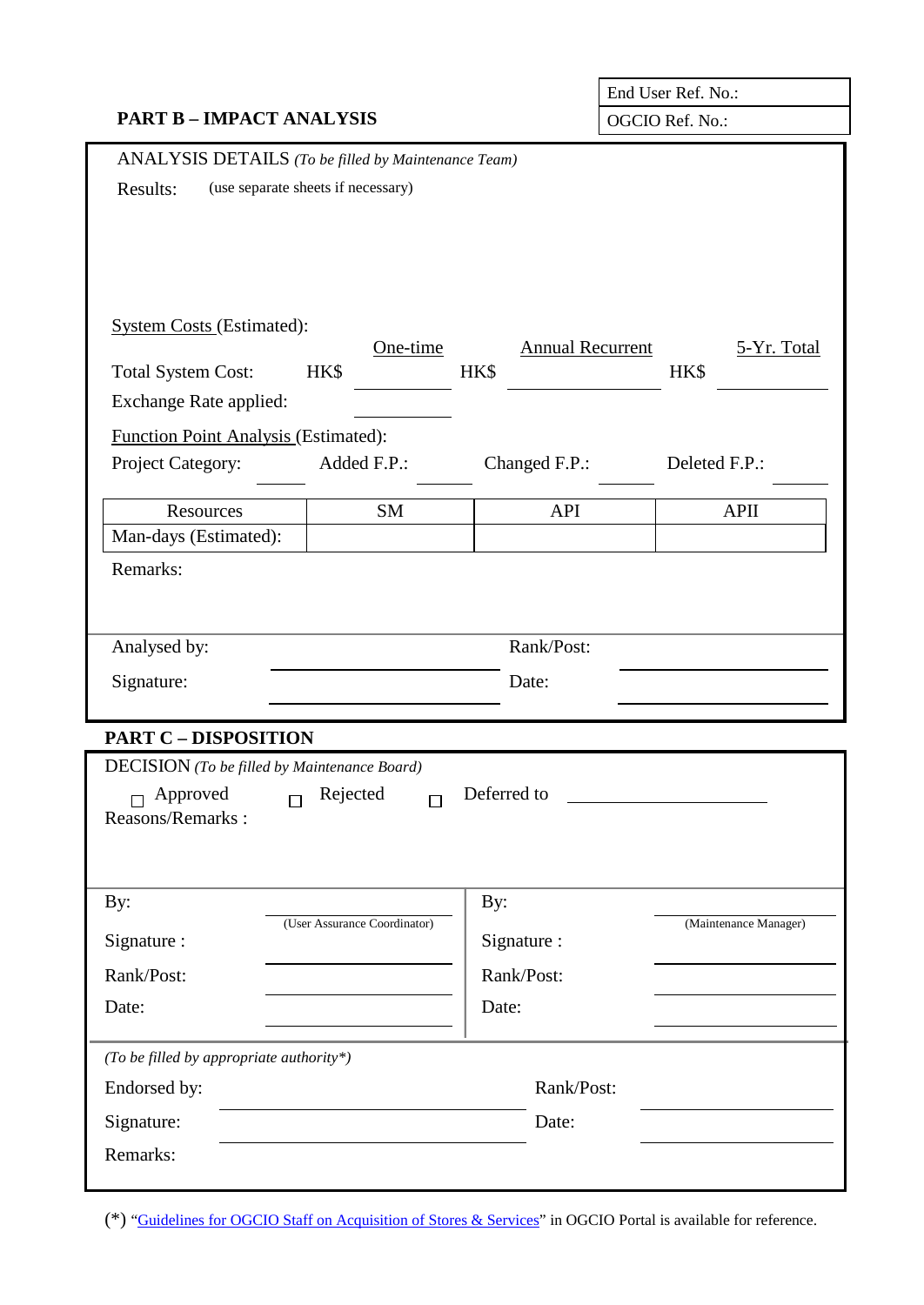## **PART D – IMPLEMENTATION** OGCIO Ref. No.:

|                                                   | End User Ref. No.: |
|---------------------------------------------------|--------------------|
| $\triangle$ CCIO R <sub>af</sub> N <sub>o</sub> . |                    |

| I. ACCEPTANCE (To be filled by the Requester)                          |             |      |                         |               |
|------------------------------------------------------------------------|-------------|------|-------------------------|---------------|
| User Acceptance Test Date (if applicable):                             |             |      |                         |               |
| Delivery Date:                                                         |             |      |                         |               |
| Accepted by:                                                           |             |      | Rank/Post:              |               |
| Signature:                                                             |             |      | Date:                   |               |
| II. ACTUAL RESOURCES UTILIZATION (To be filled by Maintenance Manager) |             |      |                         |               |
| <b>Implementation Start Date:</b>                                      |             |      |                         |               |
| <b>Implementation Completion Date:</b>                                 |             |      |                         |               |
| <b>System Costs (Actual):</b>                                          |             |      |                         |               |
|                                                                        | One-time    |      | <b>Annual Recurrent</b> | 5-Yr. Total   |
| <b>Total System Cost:</b>                                              | HK\$        | HK\$ |                         | HK\$          |
| Exchange Rate applied:                                                 |             |      |                         |               |
| <b>Function Point Analysis (Actual):</b>                               |             |      |                         |               |
| Project Category:                                                      | Added F.P.: |      | Changed F.P.:           | Deleted F.P.: |
| Total adjusted F.P. of the system after maintenance:                   |             |      |                         |               |
| Resources                                                              | <b>SM</b>   |      | <b>API</b>              | <b>APII</b>   |
| Man-days (Actual):                                                     |             |      |                         |               |
| Remark:                                                                |             |      |                         |               |
|                                                                        |             |      |                         |               |
|                                                                        |             |      |                         |               |
|                                                                        |             |      |                         |               |
|                                                                        |             |      |                         |               |
|                                                                        |             |      |                         |               |
|                                                                        |             |      |                         |               |
|                                                                        |             |      |                         |               |
|                                                                        |             |      |                         |               |
|                                                                        |             |      |                         |               |
| Recorded by:                                                           |             |      | Rank/Post:              |               |
| Signature:                                                             |             |      | Date:                   |               |
|                                                                        |             |      |                         |               |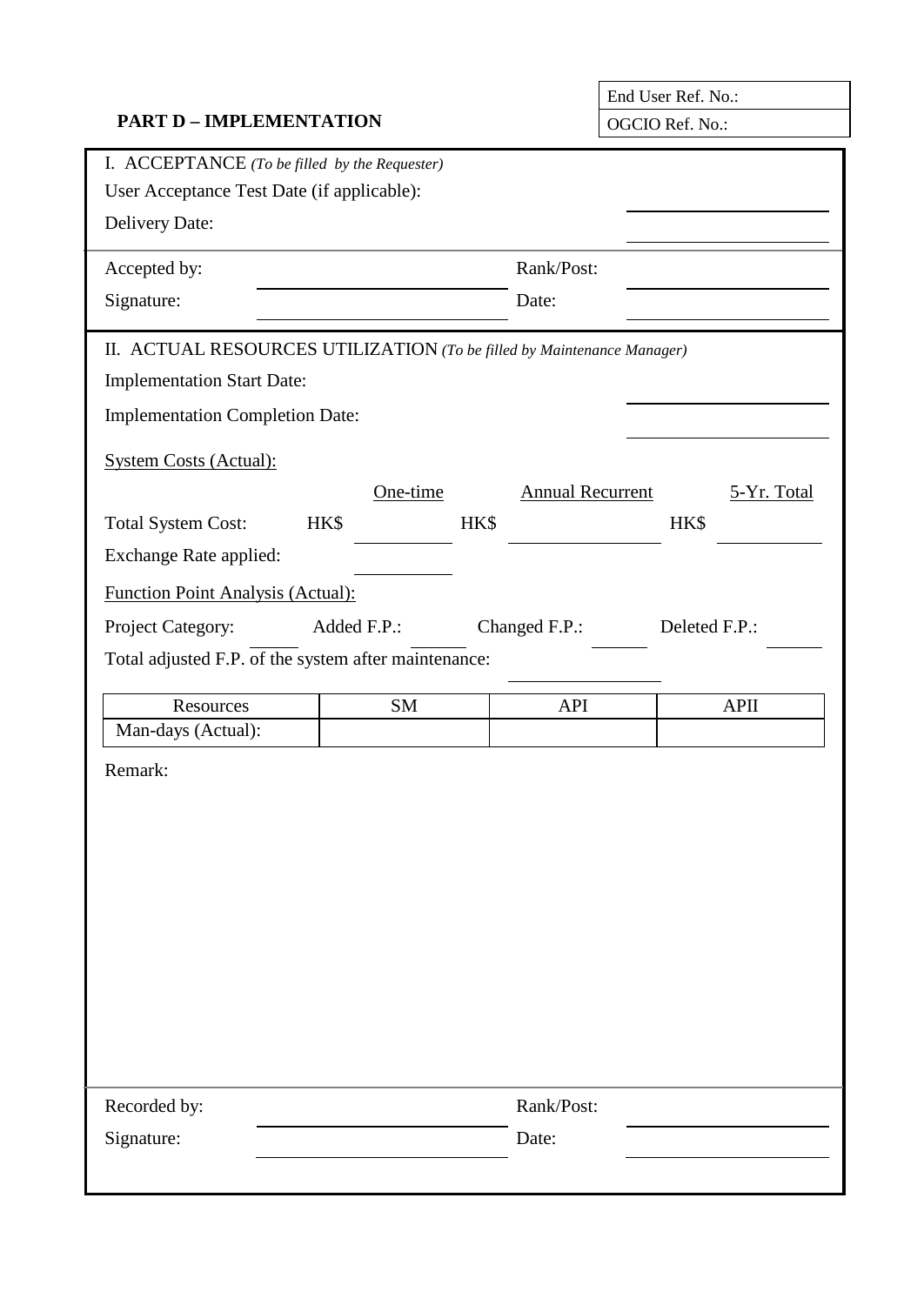## <span id="page-40-0"></span>**10. APPENDIX B – SAMPLES OF CONTROL REPORTS**

**\_\_\_\_\_\_\_\_\_\_\_\_\_\_\_\_\_\_\_\_\_\_\_\_\_\_\_\_\_\_\_\_\_\_\_\_\_\_\_\_\_\_\_\_\_\_\_\_\_\_\_\_\_\_\_\_\_\_\_\_\_\_\_\_\_\_\_\_\_\_\_\_\_\_\_\_\_\_\_\_**

See next page.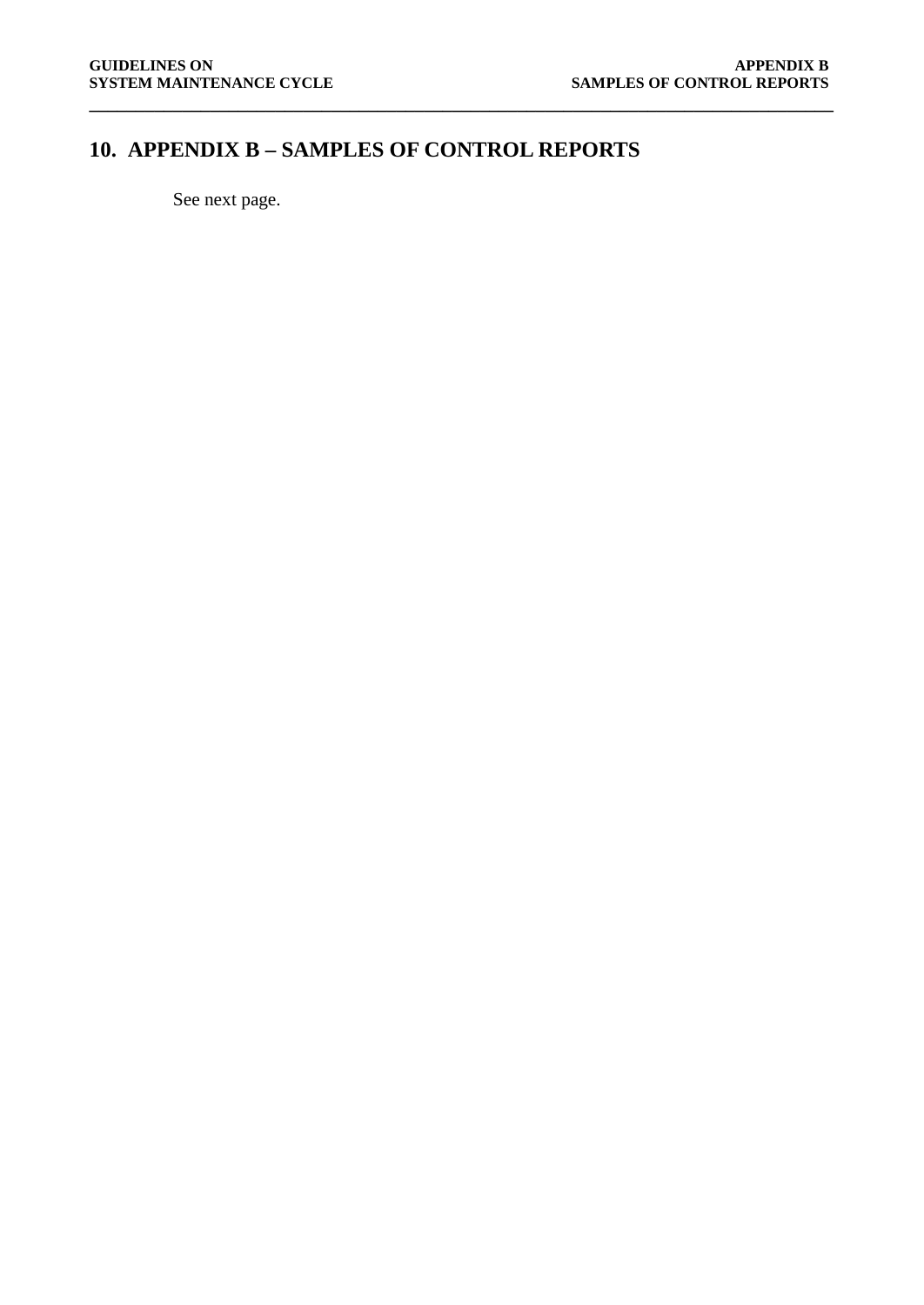## **Maintenance Progress Report List of Outstanding Change Requests as at 30 Nov. 2009**

Application System/Sub-system ID:

|               |                                                                                                                                                                                                    | <b>Type</b>         | <b>Priority</b> | Date of        |                             |
|---------------|----------------------------------------------------------------------------------------------------------------------------------------------------------------------------------------------------|---------------------|-----------------|----------------|-----------------------------|
| <b>Ref ID</b> | <b>Change Request Description</b>                                                                                                                                                                  | (Prob./Enh./Ad hoc) | (H/M/L)         | <b>Request</b> | Status*                     |
| 09/021        | To round up the total cost of  on                                                                                                                                                                  | Enh.                | L               | 22.1.09        | Pending for Implementation  |
| 09/030        | To add a flag for to indicate                                                                                                                                                                      | Enh.                | M               | 4.2.09         | Deferred to 12/2009         |
| 09/033        | To amend the value for to store                                                                                                                                                                    | Prob.               | M               | 8.2.09         | Pending for approval        |
| 09/036        | To generate the  record list for Aug. 09                                                                                                                                                           | Ad hoc              | L               | 10.2.09        | Pending for implementation  |
| 09/037        | To correct the calculation of the total field on<br>when                                                                                                                                           | Prob.               | H               | 15.2.09        | Implementation in progress  |
| 09/038        | To add an option for  on the                                                                                                                                                                       | Enh.                | M               | 25.2.09        | Pending for impact analysis |
| 09/040        | To generate the  report break down by month in<br>2008                                                                                                                                             | Ad hoc              | H               | 27.2.09        | Implementation in progress  |
|               |                                                                                                                                                                                                    | $\cdots$            | $\ddotsc$       | $\cdots$       | $\cdots$                    |
|               |                                                                                                                                                                                                    | $\cdots$            | $\ldots$        | $\ldots$       | $\cdots$                    |
|               | Number of problem reports:                                                                                                                                                                         | 9                   |                 |                |                             |
|               | Number of enhancement requests:                                                                                                                                                                    | 8                   |                 |                |                             |
|               |                                                                                                                                                                                                    |                     |                 |                |                             |
|               | Number of ad hoc requests:                                                                                                                                                                         | 4                   |                 |                |                             |
|               | Total number of outstanding change requests:                                                                                                                                                       | 21                  |                 |                |                             |
|               | Possible status of outstanding change request are:-<br>Pending for impact analysis;<br>Pending for approval;<br>Pending for implementation;<br>Implementation in progress;<br>Deferred to mm/yyyy. |                     |                 |                |                             |